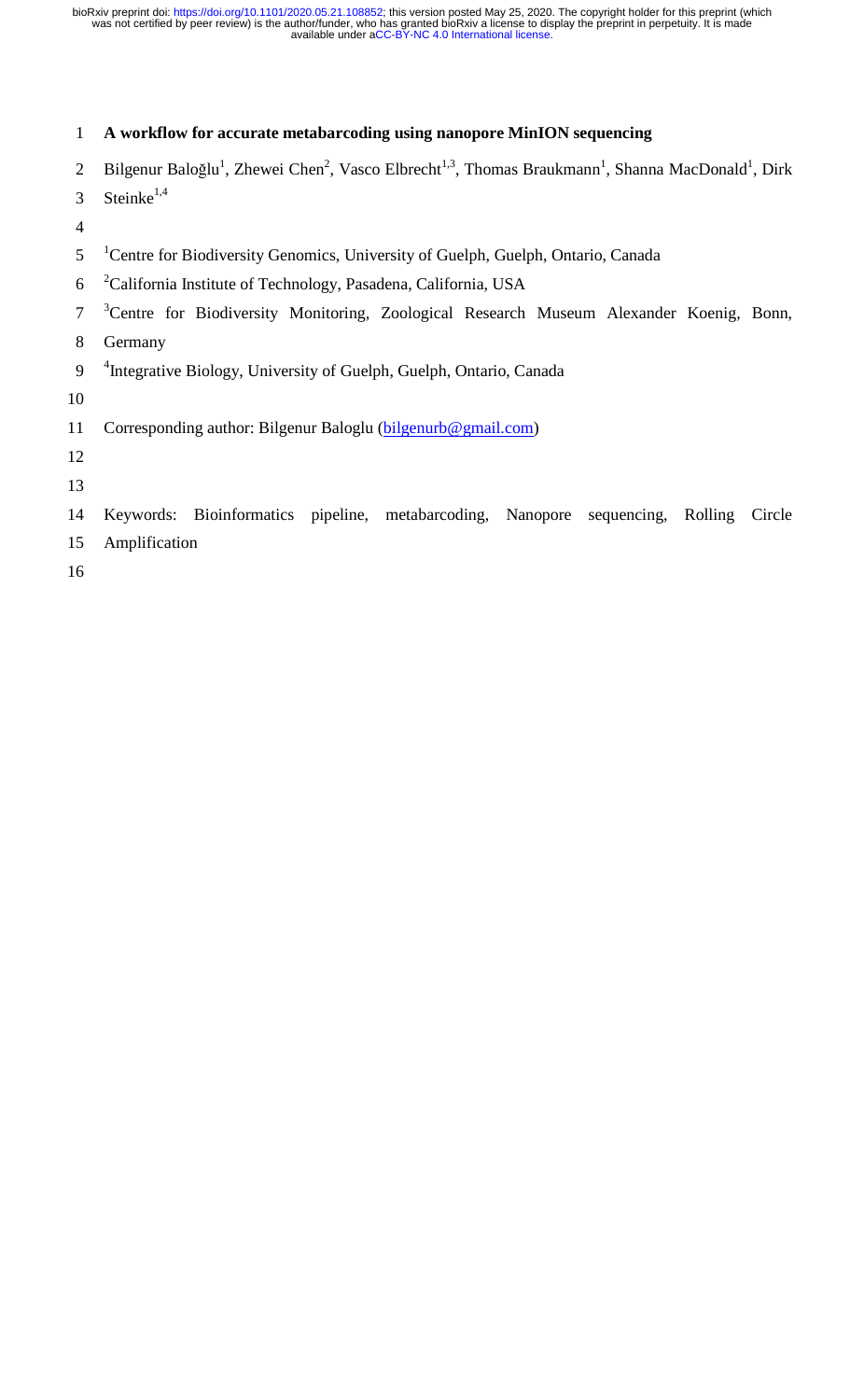#### 17 **Abstract**

18

19 Metabarcoding has become a common approach to the rapid identification of the species 20 composition in a mixed sample. The majority of studies use established short-read high-throughput 21 sequencing platforms. The Oxford Nanopore MinION<sup>TM</sup>, a portable sequencing platform, represents a 22 low-cost alternative allowing researchers to generate sequence data in the field. However, a major 23 drawback is the high raw read error rate that can range from 10% to 22%.

24 To test if the MinION<sup>TM</sup> represents a viable alternative to other sequencing platforms we used 25 rolling circle amplification (RCA) to generate full-length consensus DNA barcodes (658bp of 26 cytochrome oxidase I - COI) for a bulk mock sample of 50 aquatic invertebrate species. By applying 27 two different laboratory protocols, we generated two MinION<sup>TM</sup> runs that were used to build 28 consensus sequences. We also developed a novel Python pipeline, ASHURE, for processing, 29 consensus building, clustering, and taxonomic assignment of the resulting reads.

30 We were able to show that it is possible to reduce error rates to a median accuracy of up to 99.3% 31 for long RCA fragments (>45 barcodes). Our pipeline successfully identified all 50 species in the 32 mock community and exhibited comparable sensitivity and accuracy to MiSeq. The use of RCA was 33 integral for increasing consensus accuracy, but it was also the most time-consuming step during the 34 laboratory workflow and most RCA reads were skewed towards a shorter read length range with a 35 median RCA fragment length of up to 1262bp. Our study demonstrates that Nanopore sequencing can 36 be used for metabarcoding but we recommend the exploration of other isothermal amplification 37 procedures to improve consensus length.

38 39

#### 40 **Introduction**

41

42 DNA metabarcoding uses high-throughput sequencing (HTS) of DNA barcodes to quantify the 43 species composition of a heterogeneous bulk sample. It has gained importance in fields such as 44 evolutionary ecology (Lim et al. 2016), food safety (Staats et al. 2016), disease surveillance (Batovska 45 et al. 2018), and pest identification (Sow et al. 2019). Most metabarcoding studies to date have used 46 short-read platforms such as the Illumina MiSeq (Piper et al. 2019). New long-read instruments such 47 as the Pacific Biosciences Sequel platform could improve taxonomic resolution (Tedersoo et al. 2017; 48 Heeger et al. 2018) through long high-fidelity DNA barcodes. Long read nanopore devices are 49 becoming increasingly popular because these devices are low-cost and portable (Menegon et al. 2017). 50 Nanopore sequencing is based on the readout of ion current changes occurring when single-stranded 51 DNA passes through a protein pore such as alpha-hemolysin (Deamer et al. 2016). Each nucleotide

52 restricts ion flow through the pore by a different amount, enabling base-calling via time series analysis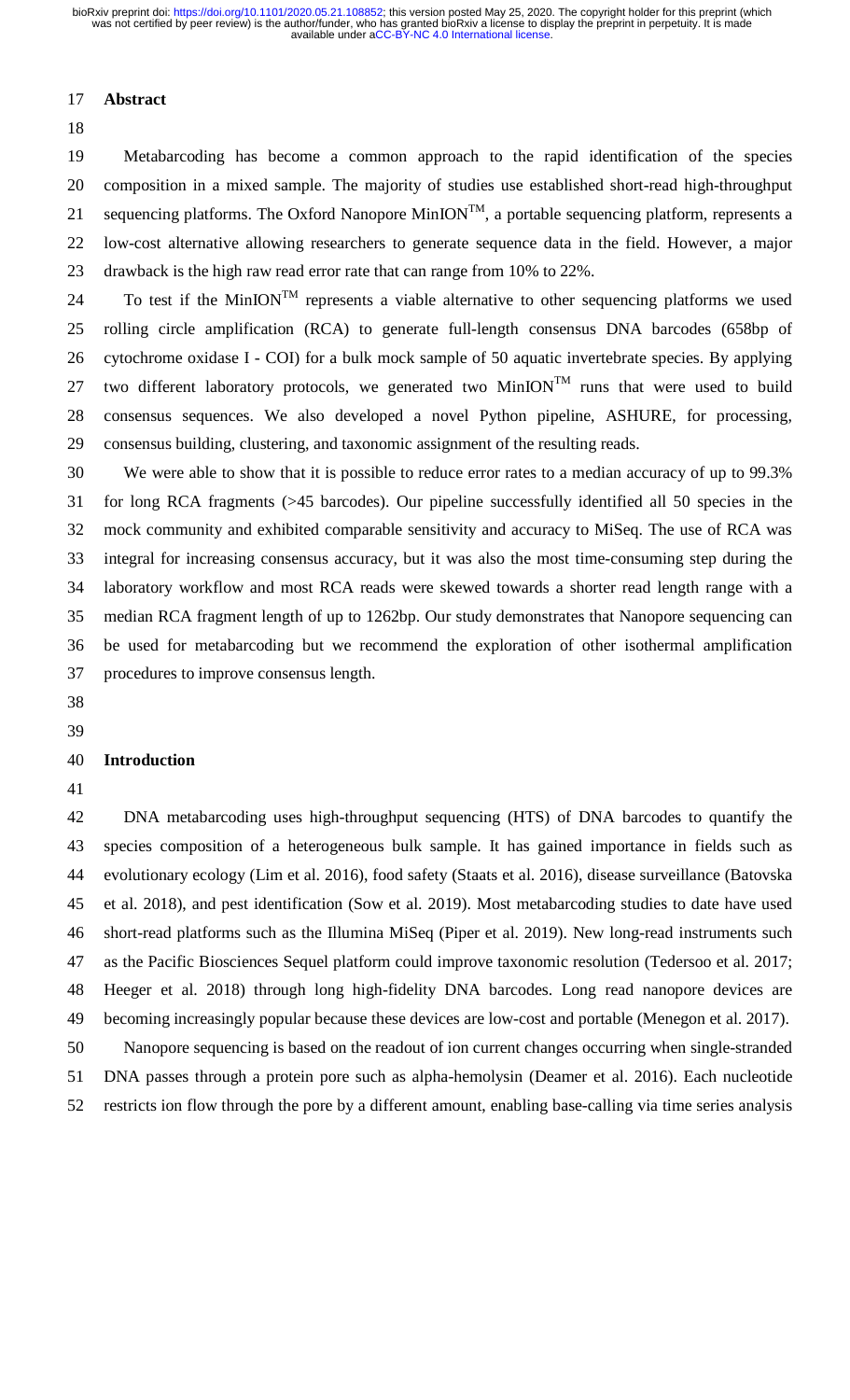53 of the voltage across a nanopore. (Clarke et al. 2009). The first commercially available instrument, 54 Oxford Nanopore Technologies' MinION<sup>TM</sup>, is a portable, low-cost sequencing platform that can 55 produce long reads (10 kb to 2 Mb reported; Nicholls et al. 2019). The low capital investment costs 56 (starting at \$1,000 US) have made this device increasingly popular among scientists working on 57 molecular species identification (Parker et al. 2017, Kafetzopoulou et al. 2018, Loit et al. 2019), 58 disease surveillance (Quick et al. 2016), and whole-genome reconstruction (Loman et al. 2015). 59 However, a major drawback is the high raw read error rate which reportedly ranges from 10-22% (Jain 60 et al. 2015, Sović et al. 2016, Jain et al. 2018, Kono and Arakawa, 2019, Krehenwinkel et al. 2019), a 61 concern when investigating the within-species diversity or the diversity of closely related species.

62 However, with consensus sequencing strategies, nanopore instruments can also generate high 63 fidelity reads for shorter amplicons (Simpson et al. 2017, Pomerantz et al. 2018, Rang et al. 2018). 64 Clustering of corresponding reads is accomplished by using a priori information such as reference 65 genomes (Vaser et al. 2017), primer indices marking each sample (Srivathsan et al. 2018), or spatially 66 related sequence information, which can be encoded using DNA amplification protocols such as loop-67 mediated isothermal amplification (LAMP) (Mori & Notomi, 2009) or rolling circle amplification 68 (RCA) (McNaughton et al. 2019). RCA is based on the circular replication of single-stranded DNA 69 molecules. A series of such replicated sequences can be used to build consensus sequences with an 70 accuracy of up to 99.5% (Li et al. 2016, Calus et al. 2017, Volden et al. 2018).

71 The combination of metabarcoding and nanopore sequencing could allow researchers to generate 72 barcode sequence data for community samples in the field, without the need to transport or ship 73 samples to a laboratory. So far only a small number of studies have demonstrated the suitability of 74 MinION<sup>TM</sup> for metabarcoding using samples of very low complexity, e.g., comprising of three 75 (Batovska et al. 2018), 6 -11 (Voorhuijzen-Harink et al. 2019), or nine species (Krehenwinkel et al. 76 2019).

77 For this study we used a modified RCA protocol (Li et al. 2016) for nanopore consensus sequencing 78 of full-length DNA barcodes (658bp of cytochrome oxidase I - COI) from a bulk sample of 50 aquatic 79 invertebrate species to explore the feasibility of nanopore sequencing for metabarcoding. We also 80 developed a new Python pipeline to explore error profiles of nanopore consensus sequences, mapping 81 accuracy, and overall community representation of a complex bulk sample.

82

### 83 **Methods**

- 84
- 85 Mock community preparation
- 86 We constructed a mock community of 50 freshwater invertebrate specimens collected with kick-nets in
- 87 Southern Ontario and Germany. Collection details are recorded in the public dataset DS-NP50M on
- 88 Barcode of Life Data Systems (BOLD, http://www.boldsystems.org, see Ratnasingham & Hebert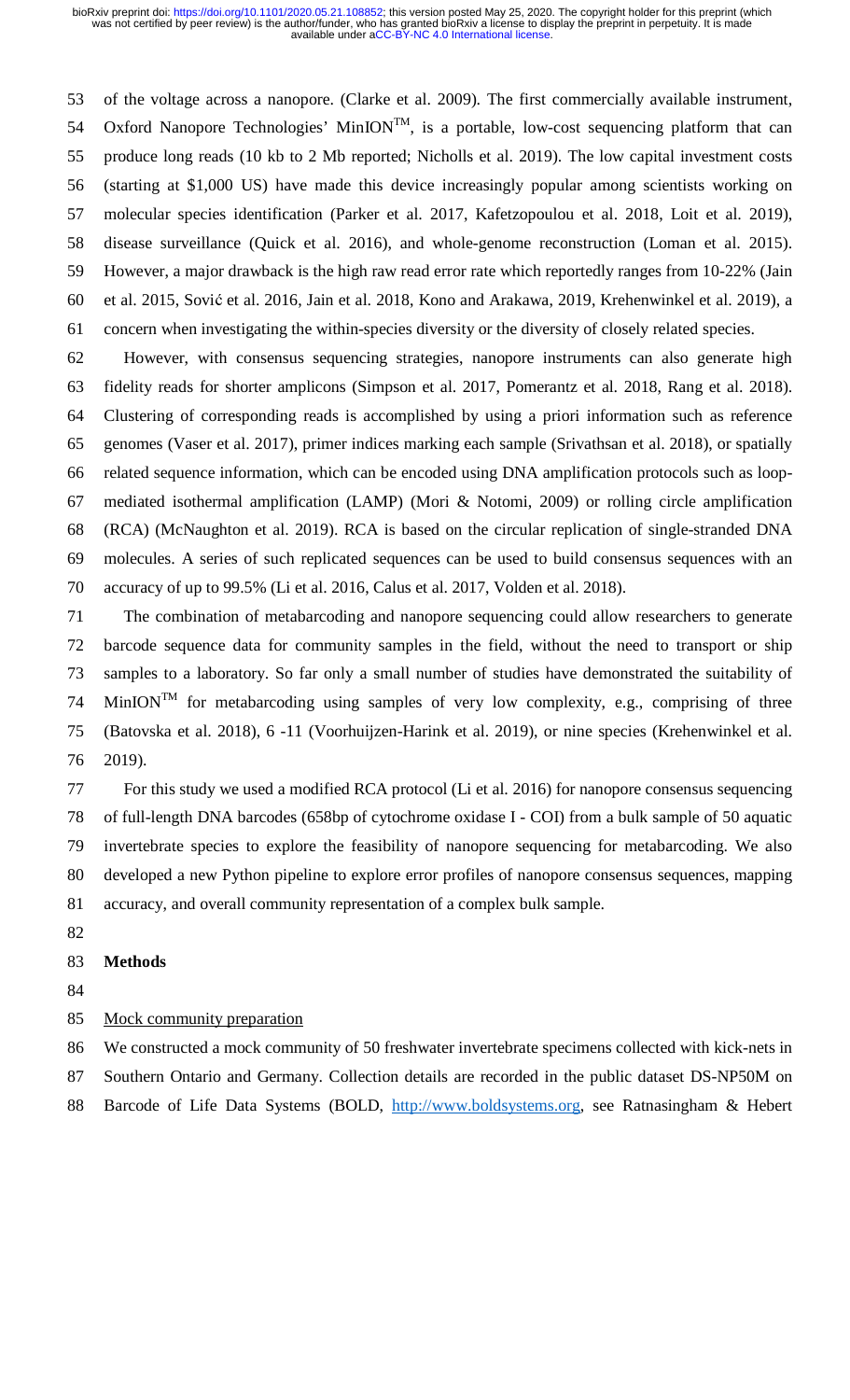89 2007). A small piece of tissue was subsampled from each specimen (Arthropoda: a leg or a section of a 90 leg; Annelida: a small section of the body; Mollusca: a piece of the mantle) and the DNA was extracted in 96-well plates using membrane-based protocols (Ivanova et al. 2006, Ivanova et al. 2008).<br>92 The 658 bp barcode region of COI was amplified using the following thermal conditions: initial<br>93 denaturation at 94 92 The 658 bp barcode region of COI was amplified using the following thermal conditions: initial 93 denaturation at 94°C for 2 min followed by 5 cycles of denaturation for 40 s at 94°C, annealing for 40 94 s at 45°C and extension for 1 min at 72°C; then 35 cycles of denaturation for 40 s at 94°C with 95 annealing for 40 s at 51°C and extension for 1 min at 72°C; and a final extension for 5 min at 72°C 96 (Ivanova et al. 2006). The 12.5 μl PCR reaction mixes included 6.25 μl of 10% trehalose, 2.00 μl of 97 ultrapure water, 1.25 μl 10X PCR buffer [200 mM Tris-HCl (pH 8.4), 500 mM KCl], 0.625 μl MgCl 98 (50 mM), 0.125 μl of each primer cocktail (0.01 mM, C\_LepFolF/C\_LepFolR (Hernández-Triana et al. (50 mM), 0.125 μl of each primer cocktail (0.01 mM, C\_LepFolF/C\_LepFolR (Hernández-Triana et al.<br>
2014) and for Mollusca C\_GasF1\_t1/GasR1\_t1 (Steinke et al. 2016)), 0.062 μl of each dNTP (10 mM), 0.060 μl of Platinum® Taq 99 2014) and for Mollusca C\_GasF1\_t1/GasR1\_t1 (Steinke et al. 2016)), 0.062 μl of each dNTP (10 101 amplicons were visualized on a 1.2% agarose gel E-Gel<sup>®</sup> (Invitrogen) and bidirectionally sequenced 102 using sequencing primers M13F or M13R and the BigDye<sup>®</sup>Terminator v.3.1 Cycle Sequencing Kit 103 (Applied Biosystems, Inc.) on an ABI 3730xl capillary sequencer following manufacturer's 104 instructions. Bi-directional sequences were assembled and edited using Geneious 11 (Biomatters). For 105 specimens without a species-level identification, we employed the Barcode Index Number (BIN) 106 system that assigns each specimen to a species proxy using the patterns of sequence variation at COI 107 (Ratnasingham & Hebert, 2013). With this approach, we selected a total of 50 OTUs with 15% or 108 more K2P COI distance (Kimura, 1980) from other sequences for the mock sample. A complete list of 109 specimens, including taxonomy, collection details, sequences, BOLD accession numbers, and Nearest 110 Neighbour distances are provided in Supplementary Table S1.

111

### 112 Bulk DNA extraction

113 The remaining tissue of the mock community specimens was dried overnight, pooled, and 114 subsequently placed in sterile 20mL tubes containing 10 steel beads (5mm diameter) to be 115 homogenized by grinding at 4000 rpm for 30-90 min in an IKA ULTRA TURRAX Tube Drive 116 Control System (IKA Works, Burlington, ON, Canada). A total of 22.1 mg of homogenized tissue was 117 used for DNA extraction with the Qiagen DNeasy Blood and Tissue kit (Qiagen, Toronto, ON, 118 Canada) following the manufacturer's instructions. DNA extraction success was verified on a 1% 119 agarose gel (100 V, 30 min) and DNA concentration was quantified using the Qubit HS DNA Kit 120 (Thermo Fisher Scientific, Burlington, ON, Canada).

- 121
- 122 Metabarcoding using Illumina Sequencing
- 123 For reference, we used a common metabarcoding approach with a fusion primer-based two-step PCR
- 124 protocol (Elbrecht & Steinke 2019). During the first PCR step, a 421 bp region of the Cytochrome c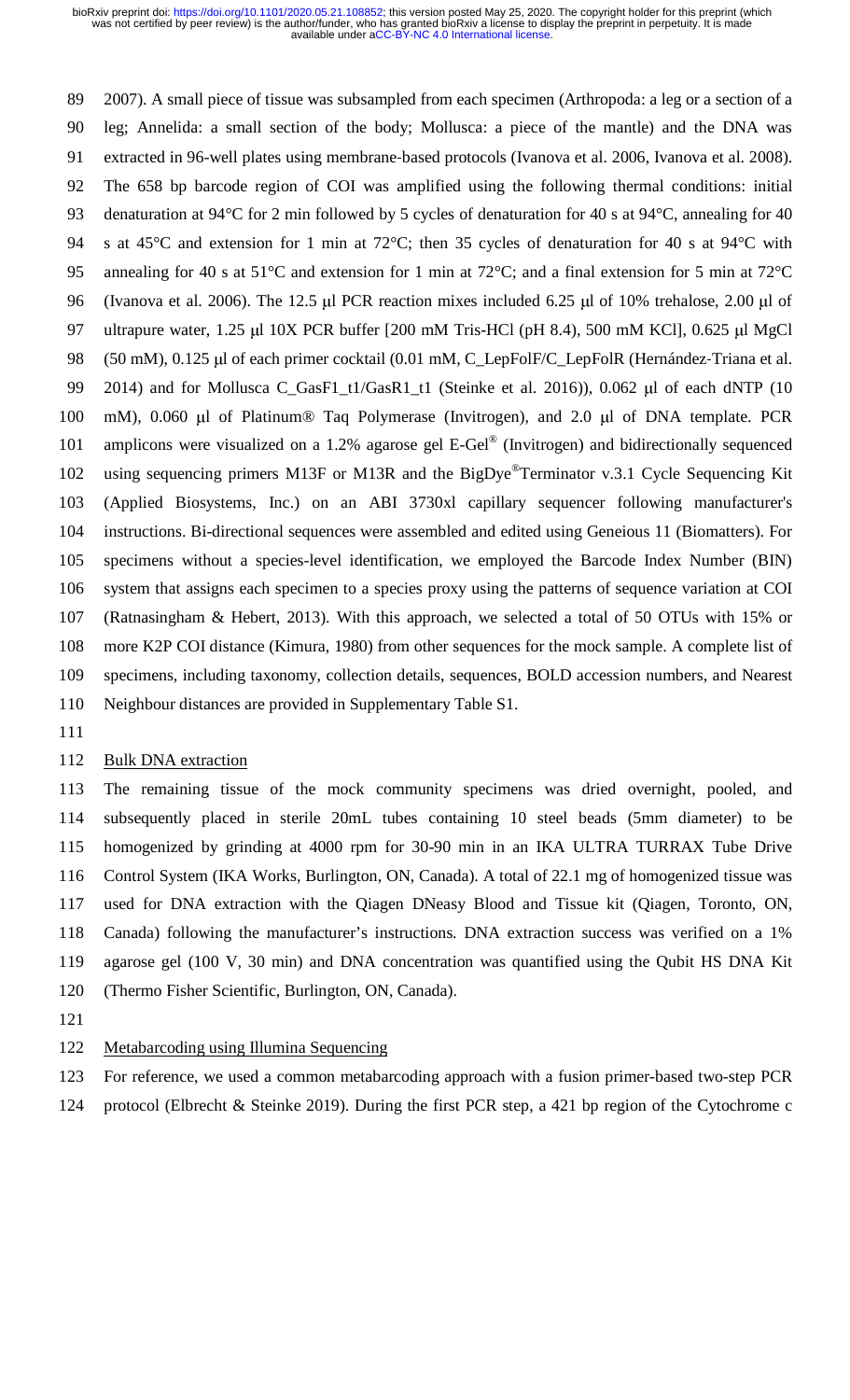125 oxidase subunit I (COI) was amplified using the BF2/BR2 primer set (Elbrecht & Leese 2017). PCR 126 reactions were carried out in a 25 µL reaction volume, with 0.5 µL DNA, 0.2 µM of each primer, 12.5 127 µL PCR Multiplex Plus buffer (Qiagen, Hilden, Germany). The PCR was carried out in a Veriti 128 thermocycler (Thermo Fisher Scientific, MA, USA) using the following cycling conditions: initial 129 denaturation at 95 °C for 5 min; 25 cycles of: 30 sec at 95 °C, 30 sec at 50 °C and 50 sec at 72 °C; and 130 a final extension of 5 min at 72 °C. One  $\mu$ L of PCR product was used as the template for the second 131 PCR, where Illumina sequencing adapters were added using individually tagged fusion primers 132 (Elbrecht & Steinke 2019). For the second PCR, the reaction volume was increased to 35  $\mu$ L, the cycle 133 number reduced to 20, and extension times increased to 2 minutes per cycle. PCR products were 134 purified and normalized using SequalPrep Normalization Plates (Thermo Fisher Scientific, MA, USA, 135 Harris et al. 2010) according to manufacturer protocols. Ten µL of each normalized sample was 136 pooled, and the final library cleaned using left-sided size selection with 0.76x SPRIselect (Beckman 137 Coulter, CA, USA). Sequencing was carried out by the Advances Analysis Facility at the University of 138 Guelph using a 600 cycle Illumina MiSeq Reagent Kit v3 and 5% PhiX spike in. The forward read was 139 sequenced for an additional 16 cycles (316 bp read).

140 The resulting sequence data were processed using the JAMP pipeline v0.67 141 (github.com/VascoElbrecht/JAMP). Sequences were demultiplexed, paired-end reads merged using 142 Usearch v11.0.667 with fastq\_pctid=75 (Edgar 2010), reads below the read length threshold (414bp) 143 were filtered and primer sequences trimmed both by using Cutadapt v1.18 with default settings 144 (Martin 2011). Sequences with poor quality were removed using an expected error value of 1 (Edgar & 145 Flyvbjerg 2015) as implemented in Usearch. MiSeq reads, including singletons, were clustered using 146 cd-hit-est (Li & Godzik, 2006) with parameters: -b 100 -c 0.95 -n 10. Clusters were subsequently 147 mapped against the mock community data as well as against the BOLD COI reference library.

148

### 149 Metabarcoding using Nanopore sequencing

150 We used a modified intramolecular-ligated Nanopore Consensus Sequencing (INC-Seq) approach (Li 151 et al. 2016) that employs rolling circle amplification (RCA) of circularized templates to generate linear 152 tandem copies of the template to be sequenced on the nanopore platform. An initial PCR was prepared 153 in 50μl reaction volume with 25μl 2× Multiplex PCR Master Mix Plus (Qiagen, Hilden, Germany), 154 10pmol of each primer (for 658 bp COI barcode fragment – Supplementary Table S2), 19μl molecular 155 grade water and 4μl DNA. We used a Veriti thermocycler (Thermo Fisher Scientific, MA, USA) and 156 the following cycling conditions: initial denaturation at 98°C for 30 secs, 35 cycles of (98°C for 30 157 secs, 59°C for 30 secs, 72°C for 30 secs), and a final extension at 72°C for 2 min. Amplicons were 158 purified using SpriSelect (Beckman Coulter, CA, USA) with a sample to volume ratio of 0.6x and 159 quantified. Purified amplicons were self-ligated to form plasmid like structures using Blunt/TA Ligase 160 Master Mix (NEB, Whitby, ON, Canada) following manufacturer's instructions. Products were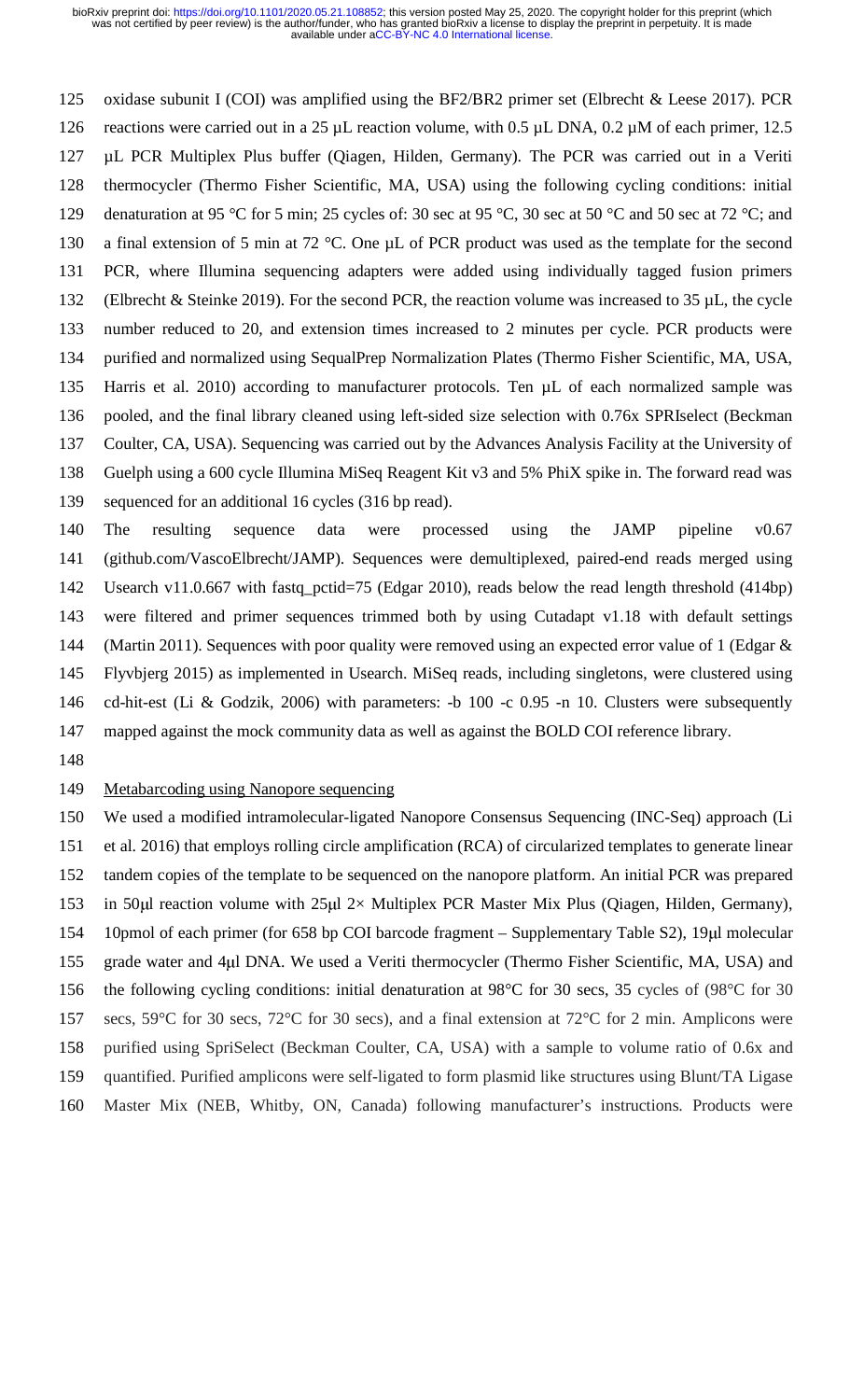161 subsequently treated with the Plasmid-Safe™ ATP-dependent DNAse kit (Lucigen Corp, Middleton, 162 WI, USA) to remove remaining linear molecules. Final products were again purified with SpriSelect at 163 a 0.6x ratio and quantified using the High Sensitivity dsDNA Kit on a Qubit fluorometer (Thermo 164 Fisher Scientific, MA, USA). Rolling Circle Amplification (RCA) was performed for six 2.5 μ<sup>L</sup> 165 aliquots of circularized DNA plus negative controls (water) using the TruePrime<sup>TM</sup> RCA kit 166 (Expedeon Corp, San Diego, CA, USA) following manufacturer's instructions. After initial 167 denaturation at 95°C for three minutes, RCA products were incubated for 2.5 to 6 hours at 30°C. The 168 DNA concentration was measured after every hour. RCA was stopped once 60-70 ng/ul of double-169 stranded DNA was reached. Subsequently, RCA products were incubated for 10 min at 65°C to 170 inactivate the enzyme. We performed two experiments under varying RCA conditions (Protocol A and 171 B, detailed in Table 1), such as RCA duration (influences number of RCA fragments), fragmentation

172 duration, and fragmentation methods.

173 Protocol A followed Li et al. (2016) by incubating 65μL of pooled RCA product with 2μL (20 units) of

174 T7 Endonuclease I (NEB, M0302S, VWR Canada, Mississauga, ON, Canada) at room temperature for 175 10 min of enzymatic debranching, followed by mechanical shearing using a Covaris g-TUBE<sup> $m$ </sup> (D-176 Mark Biosciences, Toronto, ON, Canada) at 4200 rpm for 1 min on each side of the tube or until the 177 entire reaction mix passed through the fragmentation hole. Protocol B is a more modified approach to 178 counteract the overaccumulation of smaller DNA fragments. Here we did only 2 min of enzymatic 179 debranching with no subsequent mechanical fragmentation. To verify the size of fragments after 180 shearing, sheared products for both protocols were run on a 1% agarose gel at 100 V for 1 hour. DNA 181 damage was repaired by incubating 53.5μL of the product with 6.5μL of FFPE DNA Repair Buffer 182 and 2μL of NEBNext FFPE Repair mix (VWR Canada, Mississauga, ON, Canada) at 20°C for 15. The

183 final product was purified using SpriSelect at a 0.45x ratio and quantified using a Qubit fluorometer.

184 For sequencing library preparation, we used the Nanopore Genomic Sequencing Kit SQK-LSK308 185 (Oxford Nanopore, UK). First, the NEBNext Ultra II End Repair/dA Tailing kit (NEB, Whitby, ON, 186 Canada) was used to end repair 1000 ng of sheared genomic DNA (1 microgram of DNA in 50μ<sup>l</sup> 187 nuclease-free water, 7μl of Ultra II End-Prep Buffer, 3μl Ultra II End-Prep Enzyme Mix in a total 188 volume of 60μl). The reaction was incubated at 20°C for 5 min and heat-inactivated at 65°C for 189 another 5 min. Resulting DNA was purified using SpriSelect at a 1:1 ratio according to the SQK-190 LSK308 protocol. Then it was eluted in 25μl of nuclease-free water and quantified with a recovery aim 191 of >70 ng/μl. Blunt/TA Ligase Master Mix (NEB, Whitby, ON, Canada) was used to ligate native 192 barcode adapters to 22.5μl of 500 ng end-prepared DNA at room temperature (10 min). DNA was 193 purified using a 1:1 volume of SpriSelect beads and eluted in 46μl nuclease-free water before the 194 second adapter ligation. For each step, the DNA concentration was measured. The library was purified 195 with ABB buffer provided in the SQKILSK308 kit (Oxford Nanopore, Oxford Science Park, UK).

196 The final library was then loaded onto a MinION flow cell FLO-MIN107.1 (R9.5) and sequenced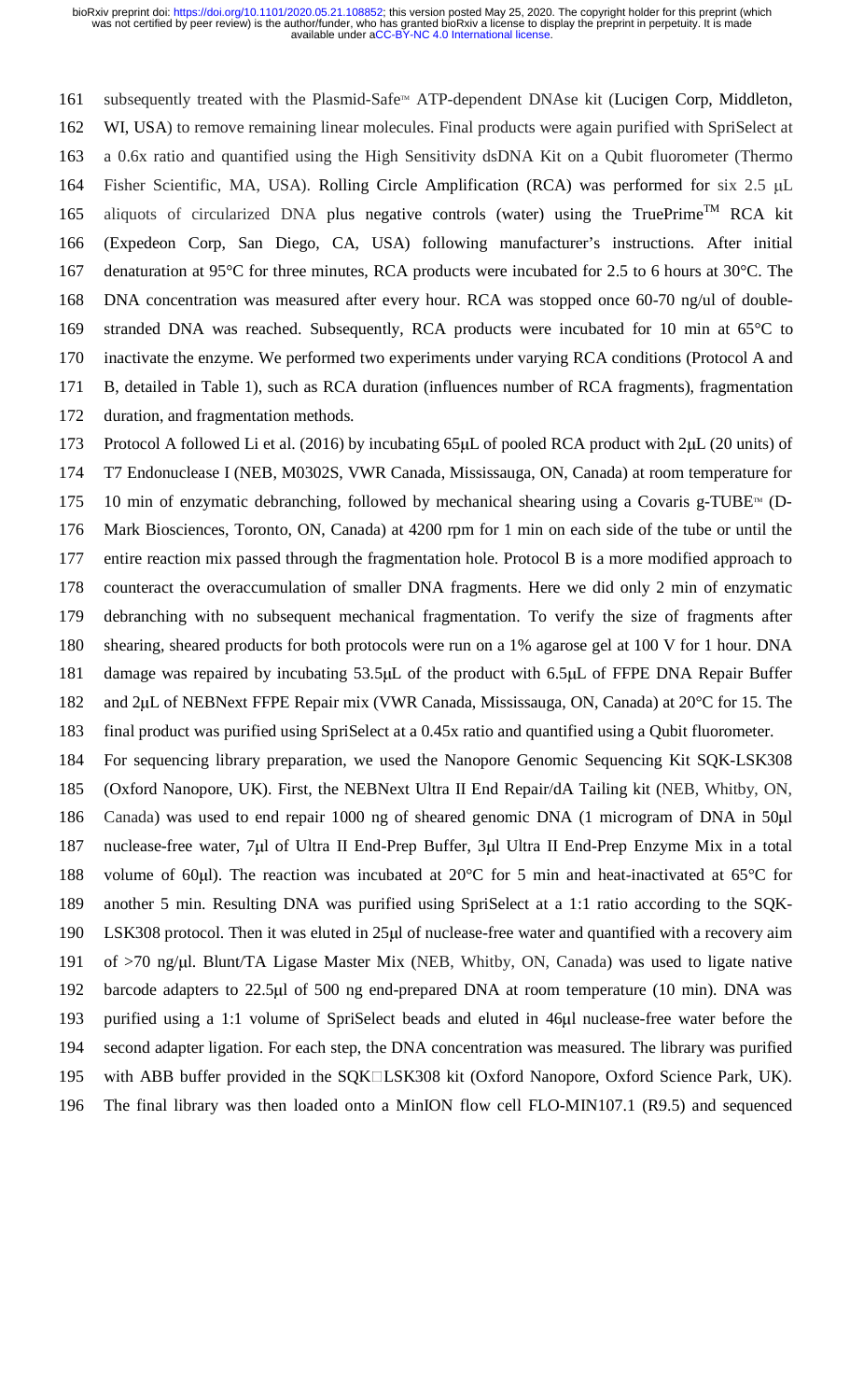197 using the corresponding workflow on MinKNOW™. Base-calling was performed using Guppy 3.2.2 198 in CPU mode with the dna\_r9.5\_450bps\_1d2\_raw.cfg model.

199 We designed a new Python (v3.7.6) pipeline, termed ASHURE (A safe heuristic under Random

200 Events) to process RCA reads and to build consensus sequences (Suppl Fig 1). Detailed information is

201 available on GitHub: https://github.com/BBaloglu/ASHURE. The pipeline uses the OPTICS algorithm

202 (Ankerst et al. 1999) for clustering and t-distributed stochastic neighbor embedding (Maaten & Hinton,

203 2014) for dimensionality reduction and visualization. Sequence alignments were conducted using

204 minimap2 (Li, 2018) and SPOA (Vaser et al. 2017). Correlation coefficients were determined through 205 ASHURE using both the Numpy (van der Walt et al. 2011) and the Pandas package (McKinney 2010).

- 206 The Pipeline also includes comparisons of consensus error to several parameters, such as RCA length,
- 207 UMI error, and cluster center error as well as accuracy determination. The error was calculated by
- 208 dividing edit distance to the length of the shorter sequence that was compared.

209 We also calculated median accuracy and number of detected species using the R2C2 (Rolling Circle

210 Amplification to Concatemeric Consensus) post-processing pipeline C3POa (Concatemeric Consensus

211 Caller using partial order alignments) for consensus calling (Volden et al. 2018). C3POa generates two

212 kinds of output reads: 1) Consensus reads if the raw read is sufficiently long to cover an insert

213 sequence more than once and 2) Regular "1D" reads if no splint sequence could be detected in the raw

214 read (Adams et al. 2019). We only used consensus reads for downstream analysis. Unlike ASHURE,

215 C3POa does not report information on the RCA fragment length, hence we were not able to make

- 216 direct comparisons for different thresholds.
- 217

## 218 **Results**

### 219 Mock community

220 Many collected specimens could not be readily identified to species level. Consequently, we employed 221 the Barcode Index Number (BIN) system which examines patterns of sequence variation at COI to 222 assign each specimen to a species proxy (Ratnasingham & Hebert, 2013). We retrieved 50 BINs 223 showing >15% COI sequence divergence from their nearest neighbor under the Kimura  $2\Box$  parameter 224 model (Kimura, 1980). The resulting freshwater macrozoobenthos mock community included 225 representatives of 3 phyla, 12 orders, and 27 families. COI sequences have been deposited on NCBI 226 Genbank under the Accession Numbers MT324068-MT324117. Further specimen details can be found 227 in the public dataset DS-NP50M (dx.doi.org/10.5883/DS-NP50M) on BOLD.

- 228
- 229 Metabarcoding using Illumina Sequencing
- 230 All samples showed good DNA quality. Illumina MiSeq sequencing generated an average of 204 797

231 paired-end reads per primer combination. Raw sequence data are available under the NCBI SRA

232 accession number SRR9207930. We recovered 49 of 50 OTUs present in our mock community (Fig.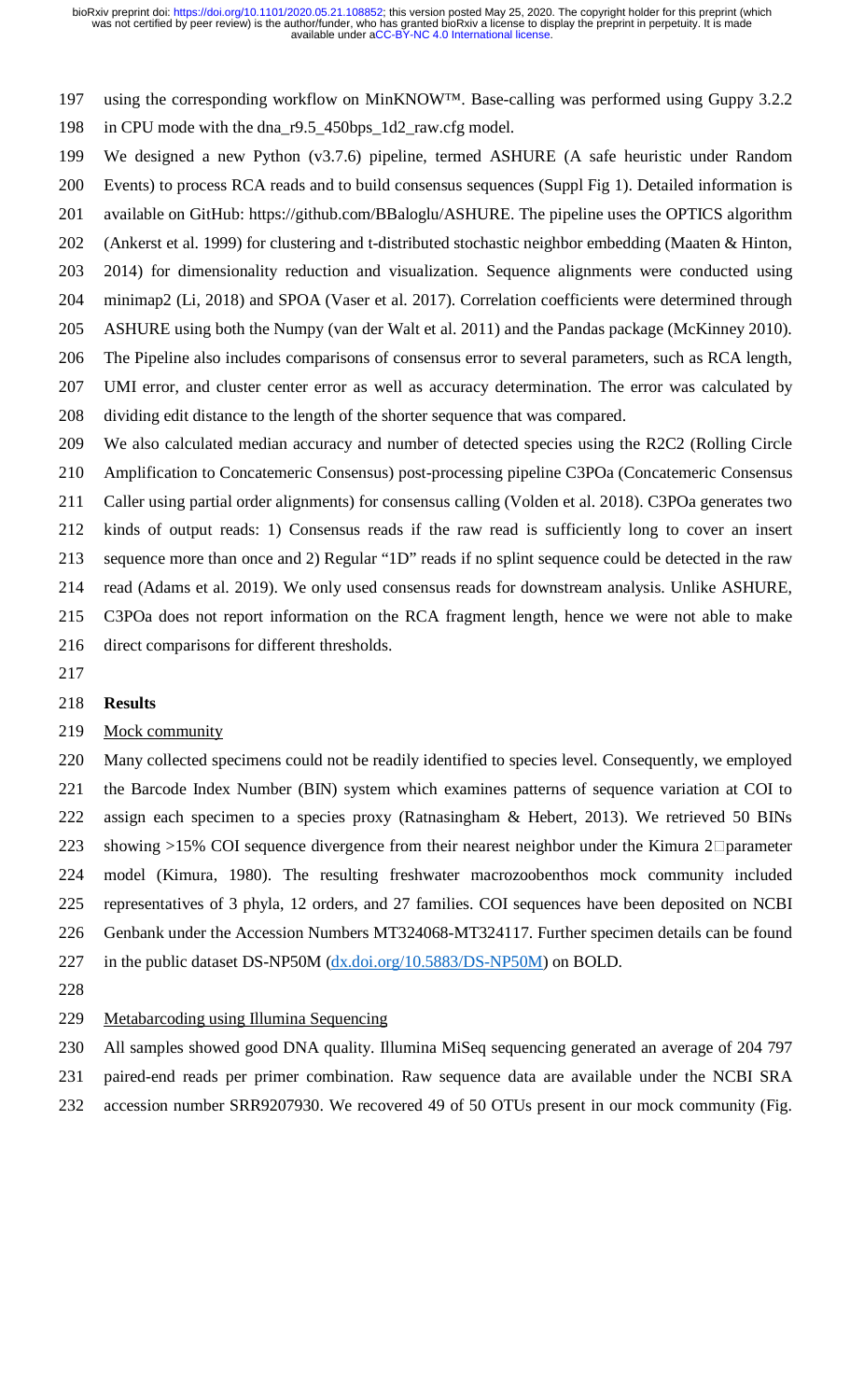233 1D). We obtained a total of 845 OTUs (OTU table including sequences, read counts, and assigned 234 taxonomy is available as Supplementary Table S3) mostly contaminants that were in part also obtained 235 with nanopore sequencing.

236

### 237 Metabarcoding using Nanopore sequencing

238 Nanopore sequencing with the MinION delivered 746,153/2,756 and 499,453/1,874 1D/1D<sup>2</sup> reads for 239 Protocols A and B (SRA PRJNA627498), respectively. The 1D approach only sequences one template 240 DNA strand, whereas with the  $1D<sup>2</sup>$  method both complementary strands are sequenced, and the 241 combined information is used to create a higher quality consensus read (Cornelis et al. 2019). Because 242 of the low read output for  $1D<sup>2</sup>$  reads, our analyses focused on 1D data. Most reads were skewed 243 towards a shorter read length range (Figure 2) with a median RCA fragment length of 1262bp for 244 Protocol A and 908 bp for Protocol B.

245

246 With flexible filtering (number of targets per RCA fragment = 1 or more), ASHURE results provided a 247 median accuracy of 92.16% for Protocol A and 92.87% for Protocol B (see Table 2, Figures 1A-B). 248 Using ASHURE, we observed a negative, non-significant correlation between consensus median error 249 and the number of RCA fragments (Pearson's r for Protocol A: -0.247, Protocol B: -0.225). For both 250 protocols, we found a positive, non-significant correlation between consensus median error and primer 251 error (Pearson's r for Protocol A: 0.228, Protocol B: 0.375) and between consensus median error and 252 cluster center error (see Figures 3B-C; Pearson's r for Protocol A: 0.770, Protocol B: 0.274). We 253 obtained median accuracy values of >95% for  $1/5<sup>th</sup>$  of the OTUs in Protocol A and half of the OTUs in 254 Protocol B for flexible filtering. Increasing the number of RCA fragments to 15 or more came with the 255 trade-off of detecting fewer OTUs (from 50 to 36 for Protocol A and 50 to 38 for Protocol B). At the 256 same time, median accuracy values increased to 97.4% and 97.6% for Protocol A and B, respectively. 257 With more stringent filtering (number of targets per RCA fragment = 45 or more), median accuracy 258 improved up to 99.3% for both Protocol A and B but with the trade-off of an overall reduced read 259 output and a reduced number of species recovered (Table 2).

260

261 We mapped the 845 OTUs found in the MiSeq dataset to the Nanopore reads and removed 262 contaminants, (69,911 for Protocol A and 31,045 reads for Protocol B) using ASHURE. With Miseq, 263 we were able to detect 49 out of 50 of the mock species, whereas all 50 mock community species were 264 detected in both nanopore sequencing protocols A and B. Using the MiSeq dataset, we also removed 265 contaminants from the consensus reads obtained with C3POa (8,843 for Protocol A and 4,222 reads 266 for Protocol B). Using C3POa, we retained a lower number of consensus reads than with ASHURE for 267 Protocol B (see Table 2), but the median consensus accuracy using flexible filtering was similar (94.5-

268 94.7% Protocol A and B). The median accuracy when including all consensus reads was higher for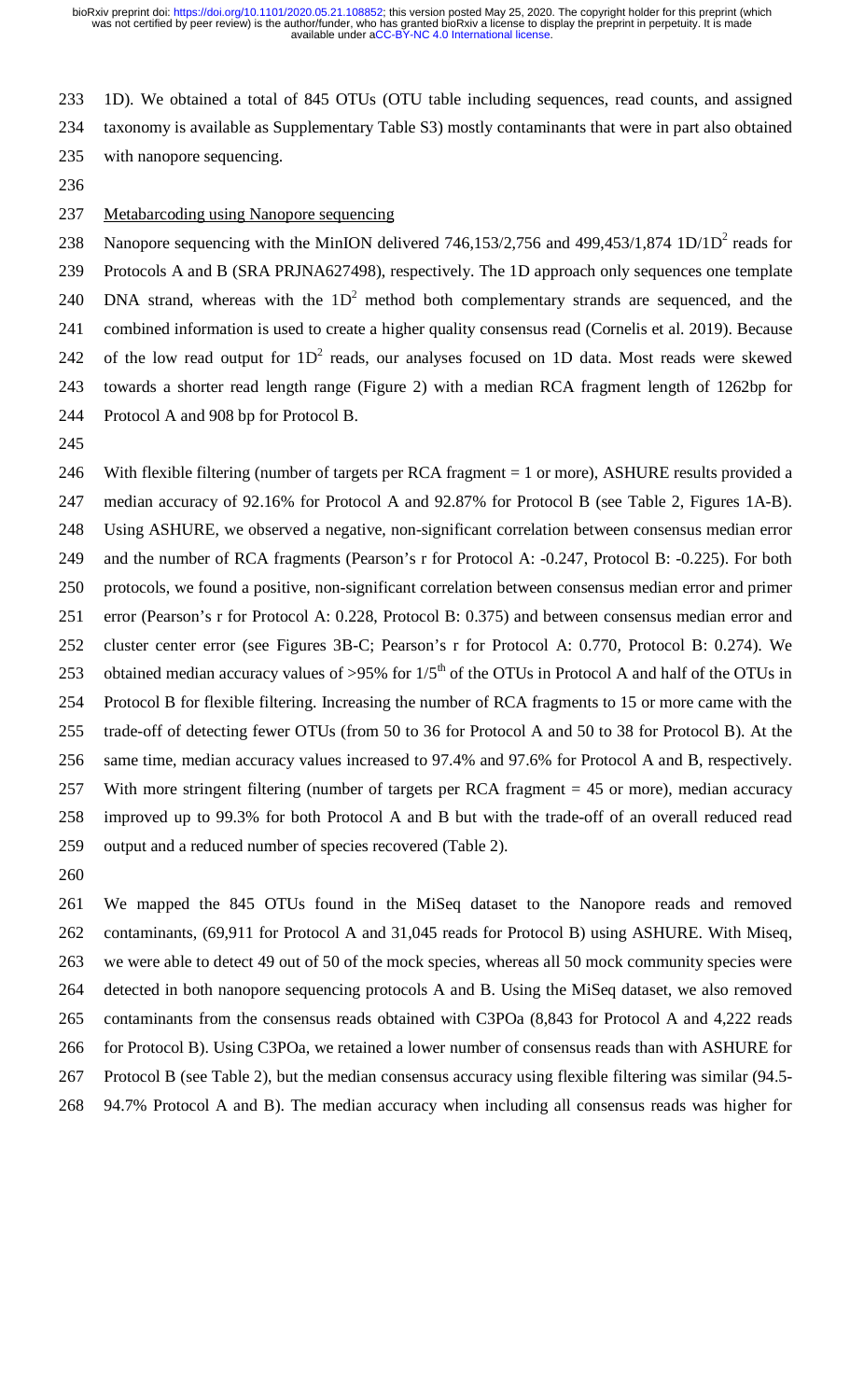269 C3POa than ASHURE in both Protocol A and B. Overall the two pipelines showed similar 270 performance in consensus read error profile (Supplementary Figures 2A-D, Supplementary Figure 3). 271 As for Protocol B, ASHURE detected a higher number of mock community species (see Table 2).

272

273 The read error of all consensus reads (Figures 1A-B) spanned a wide range (0-10% error). Running 274 OPTICS, a density-based clustering algorithm, on the consensus reads enabled us to identify cluster 275 centers (Fig. 1C), which possessed comparable accuracy to MiSeq (Fig. 1D). Figures 3A-C show 276 comparisons of consensus error with RCA length, UMI error, and cluster center error. We found that 277 cluster center error correlated better with consensus error, particularly for Protocol A (Pearson's r: 278 0.770), (see Figure 3C). To visualize why OPTICS can identify high fidelity cluster centers, five OTUs 279 were randomly selected and clustered at different RCA fragment lengths (Figure 4). T-distributed 280 stochastic neighbor embedding (t-SNE) was used to visualize the co-similarity relationship of this 281 collection of sequences in two dimensions (Figures 4B-F). Closely related sequences clustered 282 together and corresponded to the OTUs obtained by OPTICS. Clustering of raw reads resulted in less 283 informative clusters, where OTUs were not well separated and cluster membership did not match that 284 of the true species (Fig. 4C). The clustering of reads with increasing RCA length cut-off resulted in 285 clusters that had more distinct boundaries (Figures 4D-F). These clusters corresponded to the true 286 haplotype sequences (Fig. 4F) and contained the de novo cluster centers and true OTU sequences at 287 their centroids. The OPTICS algorithm successfully extracted the OTU structure embedded in a co-288 similarity matrix, flagged low fidelity reads that were in the periphery of each cluster, and ordered 289 high fidelity reads to the center of the clusters (Fig. 4B).

290

#### 291 **Discussion**

292 This study introduces a workflow for DNA metabarcoding of freshwater organisms using the 293 Nanopore MinION<sup>TM</sup> sequencing platform. We were able to show that it is possible to mitigate the 294 high error rates associated with nanopore-based long-read single-molecule sequencing by using rolling 295 circle amplification with a subsequent assembly of consensus sequences leading to a median accuracy 296 of up to 99.3% for long RCA fragments (>45 barcodes).

297

298 We were able to retrieve all OTUs of the mock community assembled for this study. Our mock sample 299 species had at least 15% genetic distance to each other and with ASHURE we were able to retrieve 300 them both under relaxed and strict filtering conditions. This will likely change if a sample includes 301 species that are more closely related with average distances of 2-3%. Although both of our 302 experimental protocols were successful, we observed a higher number of consensus reads, detected 303 species overall and median accuracy for Protocol B which used a higher number of RCA replicates as 304 input DNA, had no mechanical fragmentation step, and a reduced duration of enzymatic debranching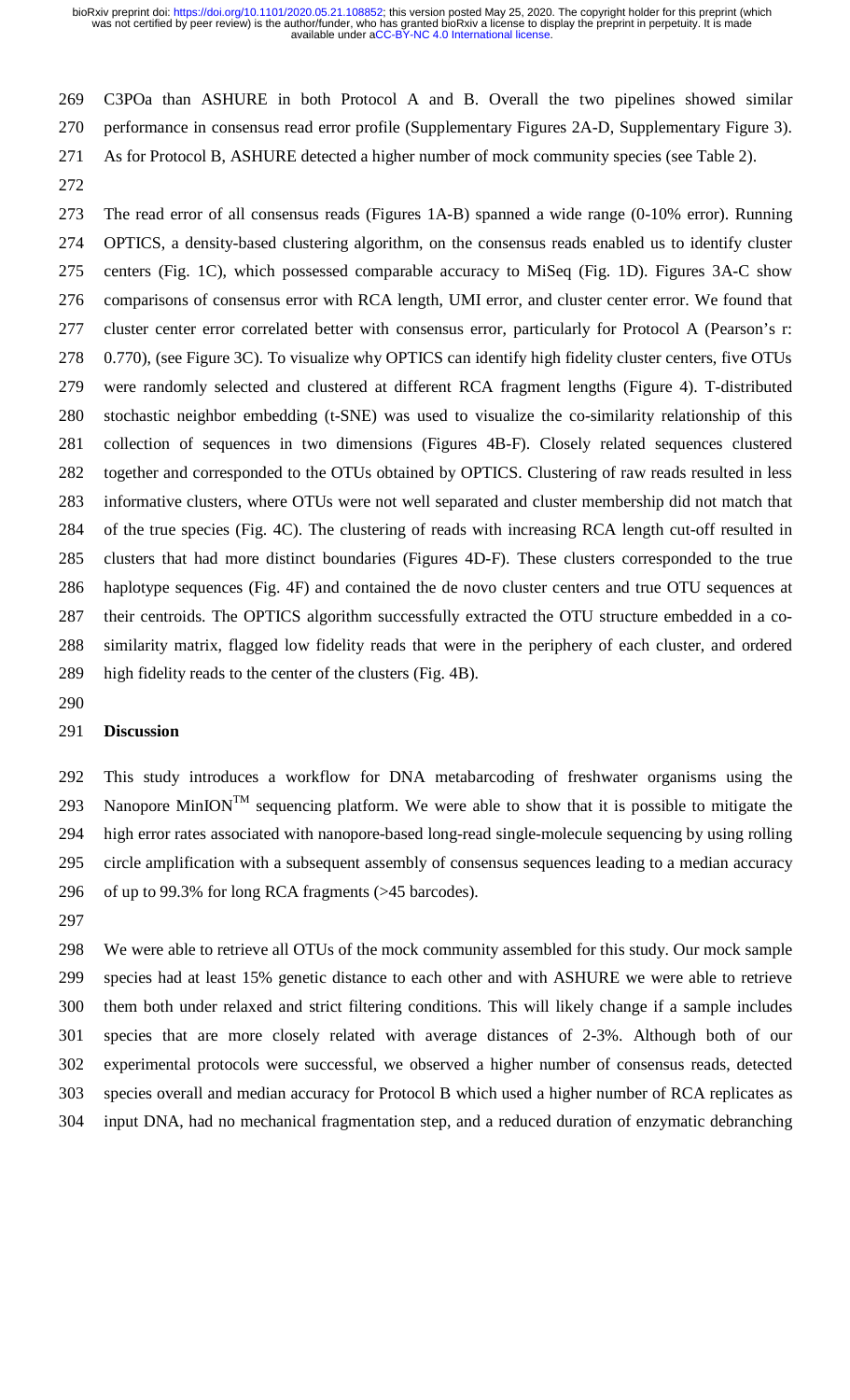305 (Table 2). We recommend adopting our Protocol B workflow and using strict filtering in the ASHURE 306 pipeline, e.g. a minimum of 15 barcodes per RCA fragment. We used the Illumina MiSeq platform to 307 identify by-products or contaminants as well as for comparison with nanopore sequencing. In terms of 308 accuracy the MiSeq platform performs slightly better (Figure 1C and D). However, the improved error 309 rates clearly make the MinION<sup>TM</sup> a more cost-effective and mobile alternative.

310

Consensus sequence building is the critical step for achieving high accuracy with MinION<sup>TM</sup> reads. 312 Raw outputs of Nanopore sequencing are improving (Volden et al. 2018) and as read accuracy further 313 improves, so will the quality of consensus sequences. We show that RCA is integral for increasing 314 consensus accuracy, but it is also the most time-consuming step during the laboratory workflow, e.g. 315 with 60-70 ng/ul of input DNA 5-6 hours of RCA were necessary to achieve reasonable results. Our 316 results display a trade-off between median consensus accuracy and the detection of species, 317 particularly due to not having enough long reads (see Table 2, Fig. 2). However, despite most reads 318 being relatively short, we observed an inverse correlation between RCA length and the consensus error 319 rate (Fig. 3A). For further improvement of consensus sequence accuracy, the proportion of longer 320 reads needs to be maximized. For more time-sensitive studies on metabarcoding with Nanopore 321 sequencing, e.g. field-based studies, we suggest modifying the RCA duration based on the complexity 322 of the sample. However, given some of the RCA weaknesses, we recommend the exploration of other 323 isothermal amplification procedures such as LAMP (Imai et al. 2017), multiple displacement 324 amplification, (MDA) (Hansen et al. 2018), or recombinase polymerase amplification, (RPA) (Donoso 325 & Valenzuela, 2018).

326

327 Previous studies using circular consensus approaches to Nanopore sequencing, such as INC-seq (Li et 328 al. 2016) and R2C2 (Volden et al. 2018) have already shown improvements in read accuracy. We 329 compared our pipeline ASHURE with C3POa, the post-processing pipeline for R2C2 with a reported 330 median accuracy of 94% (Volden et al. 2018). C3POa data processing includes the detection of DNA 331 splint sequences and the removal of short  $\left($ <1,000 kb) and low-quality  $(Q < 9)$  reads (Volden et al. 332 2018). With C3POa, a raw read is only used for consensus calling if one or more specifically designed 333 splint sequences are detected within it (Volden et al. 2018). Instead of splint sequences we used primer 334 sequences to identify reads for further consensus assembly. Both C3POa and ASHURE showed 335 similar accuracy for our datasets, but C3POa detected fewer species in our Protocol B experiment. 336 Using ASHURE, we were only able to detect 43.4% and 7% of the reads with both primers attached in 337 Protocol A and B, respectively. This points to some issues with the RCA approach and might explain 338 why C3POa generated fewer numbers of consensus reads in Protocol B, as the number of detected 339 sequences was very low. Initially we assumed that increasing the unique molecular identifier (UMI) 340 length for our primers would be useful not only for consensus calling but also for identifying,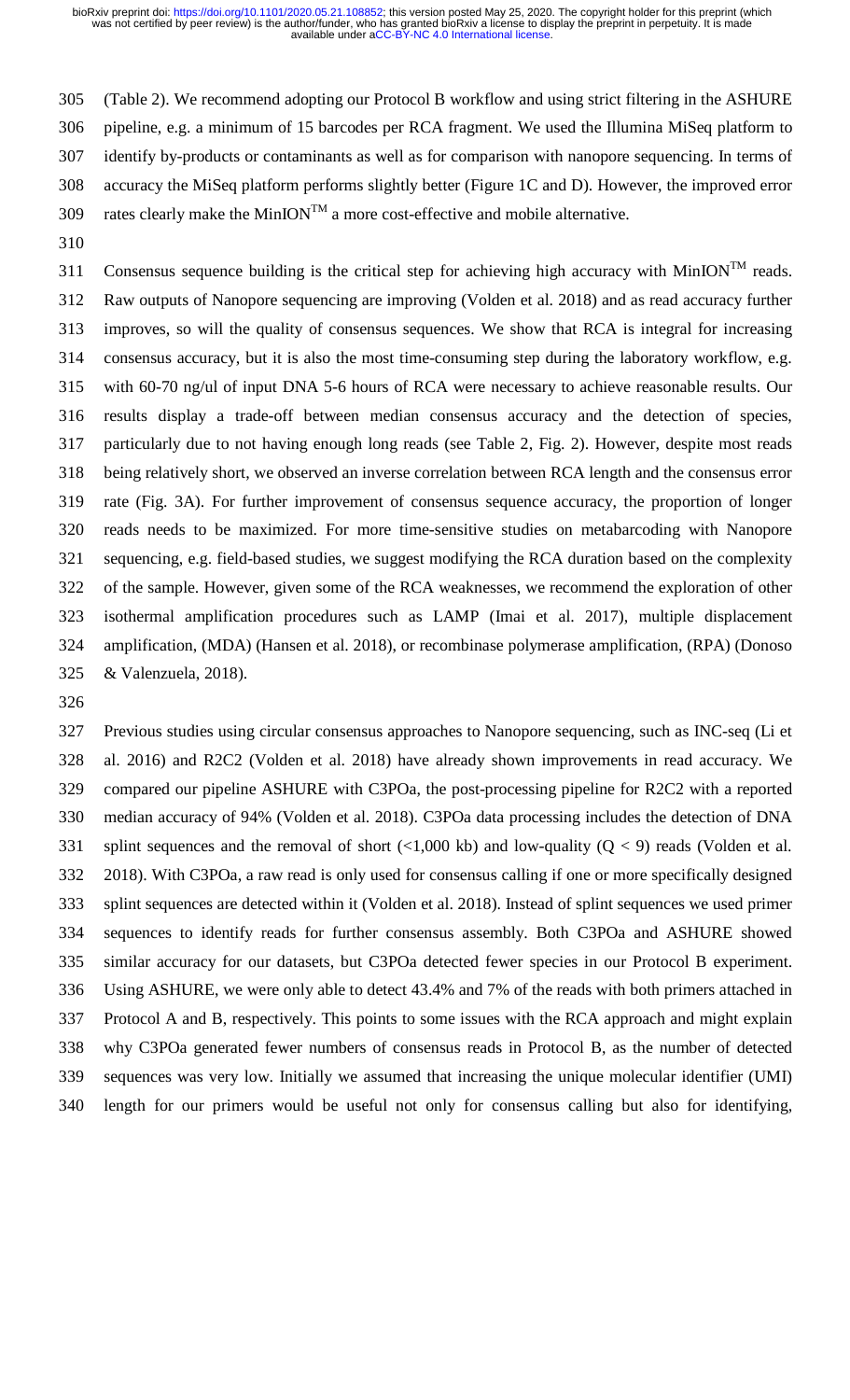341 quantifying, and filtering erroneous consensus reads. However, within the small percentage of reads 342 with both primers attached, we did not find a strong correlation between the UMI error and the 343 consensus read error (Figure 3B).

344

 $345$  Several MinION<sup>TM</sup> studies have implemented a reference-free approach for consensus calling, 346 however, these studies are limited to tagged amplicon sequencing that allows for sequence-to-347 specimen association (Srivathsan et al. 2018, Calus et al. 2018; Pomerantz et al. 2018; Srivathsan et al. 348 2019). Such an approach can be useful for species-level taxonomic assignment (Benítez-Páez et al. 349 2016) and even species discovery (Srivathsan et al. 2019). Our pipeline uses density-based clustering 350 which is a promising approach when studying species diversity in mixed samples, particularly with 351 Nanopore sequencing. The density-based clustering of Nanopore reads allows for a reference-free 352 approach by grouping reads with their replicates without having to map to a reference database 353 (Faucon et al. 2017). Conventional OTU threshold clustering approaches have shown to be a challenge 354 for nanopore data. Either each sequence was assigned to a unique OTU, or OTU assignment failed due 355 to the variable error profile (Ma et al. 2017), or the optimal threshold depended on the relative 356 abundance of species in a given sample (Mafune et al. 2017). Density-based clustering is advantageous 357 because it can adaptively call cluster boundaries based on other objects in the neighborhood (Ankerst 358 et al. 1999). Clusters correspond to the regions in which the objects are dense, and the noise is 359 regarded as the regions of low object density (Ankerst et al. 1999). For DNA sequences, such a 360 clustering approach requires sufficient read coverage around a true amplicon so that the novel clusters 361 can be detected and are not treated as noise. With sufficient sample size, density-based approaches can 362 allow us to obtain any possible known or novel species clusters with high accuracy and without the 363 need for a reference database. ASHURE is not limited to RCA data, as it performs a search for primers 364 in the sequence data, splits the reads at primer binding sites, and stores the information on start and 365 stop location of the fragment as well as its orientation. The pipeline can be used to process outputs of 366 other isothermal amplification methods generating concatenated molecules by simply providing 367 primer/UMI sequences that link each repeating segment.

368

#### 369 **Conclusion**

370 This study demonstrates the feasibility of bulk sample metabarcoding with Oxford Nanopore 371 sequencing using a modified molecular and novel bioinformatics workflow. We highly recommend the 372 use of isothermal amplification techniques to obtain longer repetitive reads from a bulk sample. With 373 our pipeline ASHURE, it is possible to obtain high-quality consensus sequences with up to 99.3% 374 median accuracy and to apply a reference-database free approach using density-based clustering. This 375 study was based on aquatic invertebrates, but the pipeline can be extended to many other taxa and 376 ecological applications. By offering portable, highly accurate, and species-level metabarcoding,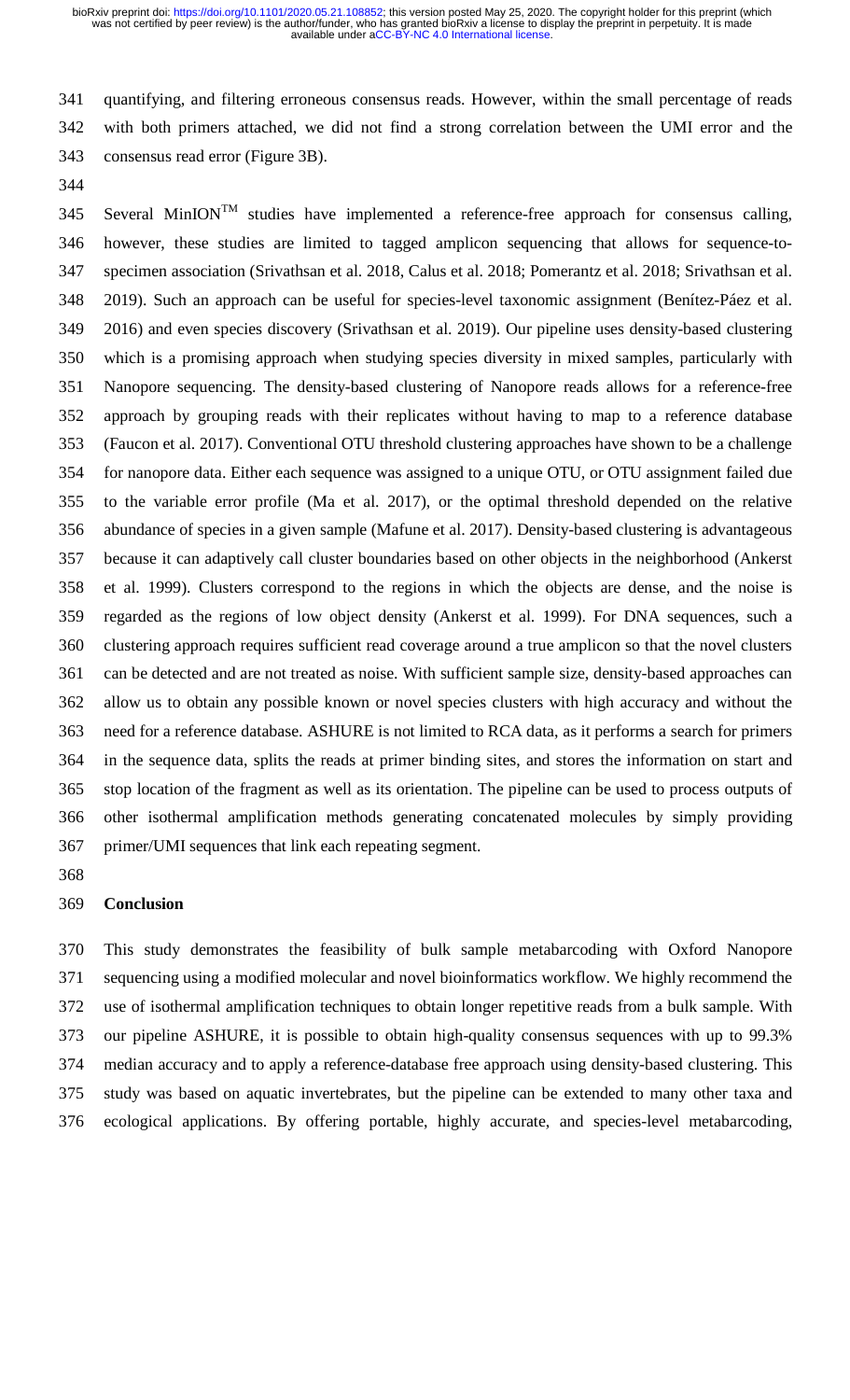- 377 Nanopore sequencing presents a promising and flexible alternative for future bioassessment programs
- 378 and it appears that we have reached a point where highly accurate and potentially field-based DNA
- 379 metabarcoding with this instrument is possible.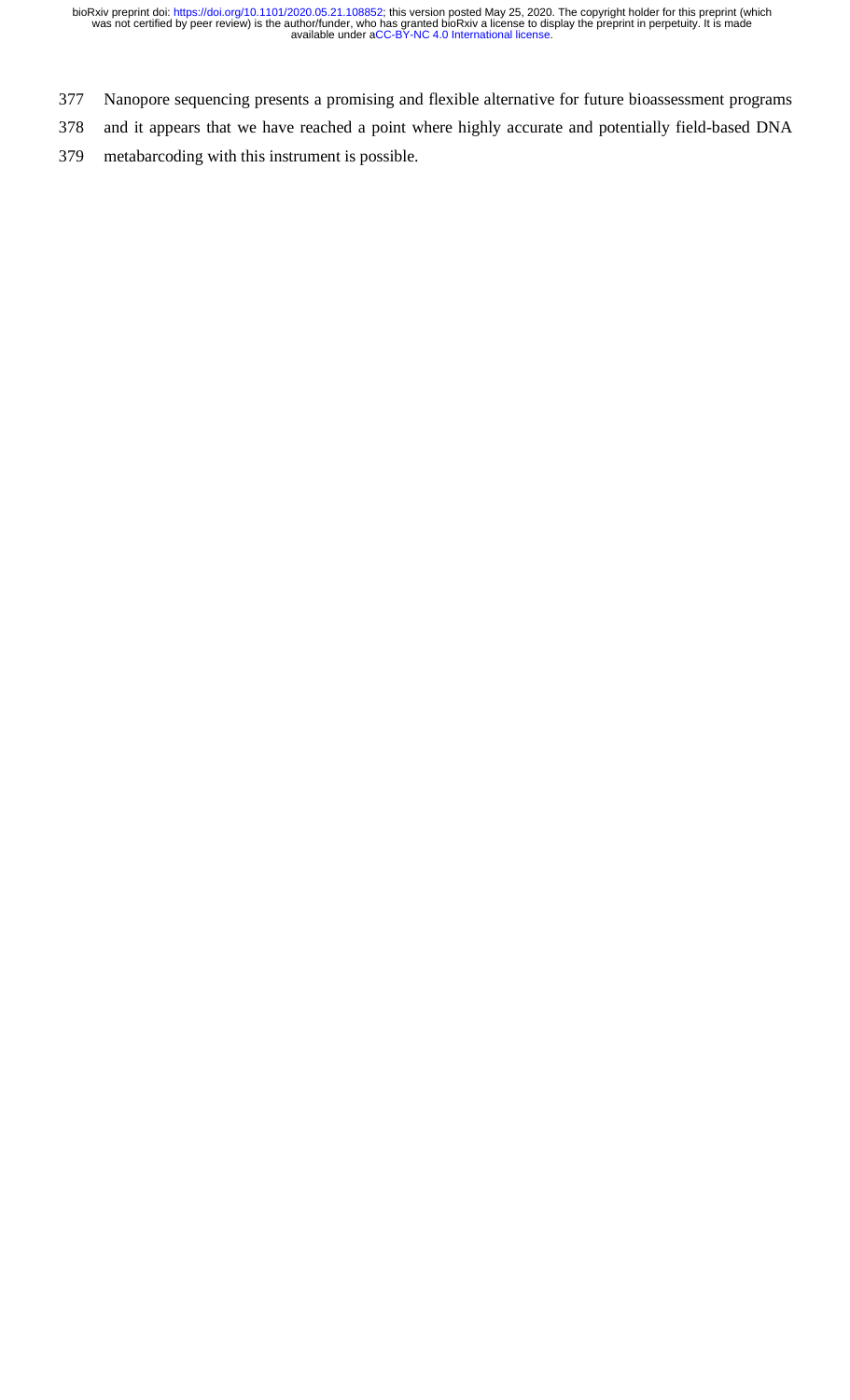# 380 **Table 1:** Varying RCA conditions for experimental protocols A and B

| <b>Dataset</b>                                        | <b>Protocol A</b>     | <b>Protocol B</b>        |  |  |
|-------------------------------------------------------|-----------------------|--------------------------|--|--|
| <b>RCA duration (hrs)</b>                             | 5                     | 6                        |  |  |
| Number of target sequences per<br><b>RCA</b> fragment | 12                    | 15                       |  |  |
| Enzymatic branching (min)                             | 5                     | 2                        |  |  |
| Mechanical fragmentation                              | 4200 rpm, 2 min       | None                     |  |  |
| Primer pairs used                                     | HCOA-LCO, HCOC2-LCOC2 | HCOA2-LCOA2, HCOC2-LCOC2 |  |  |

381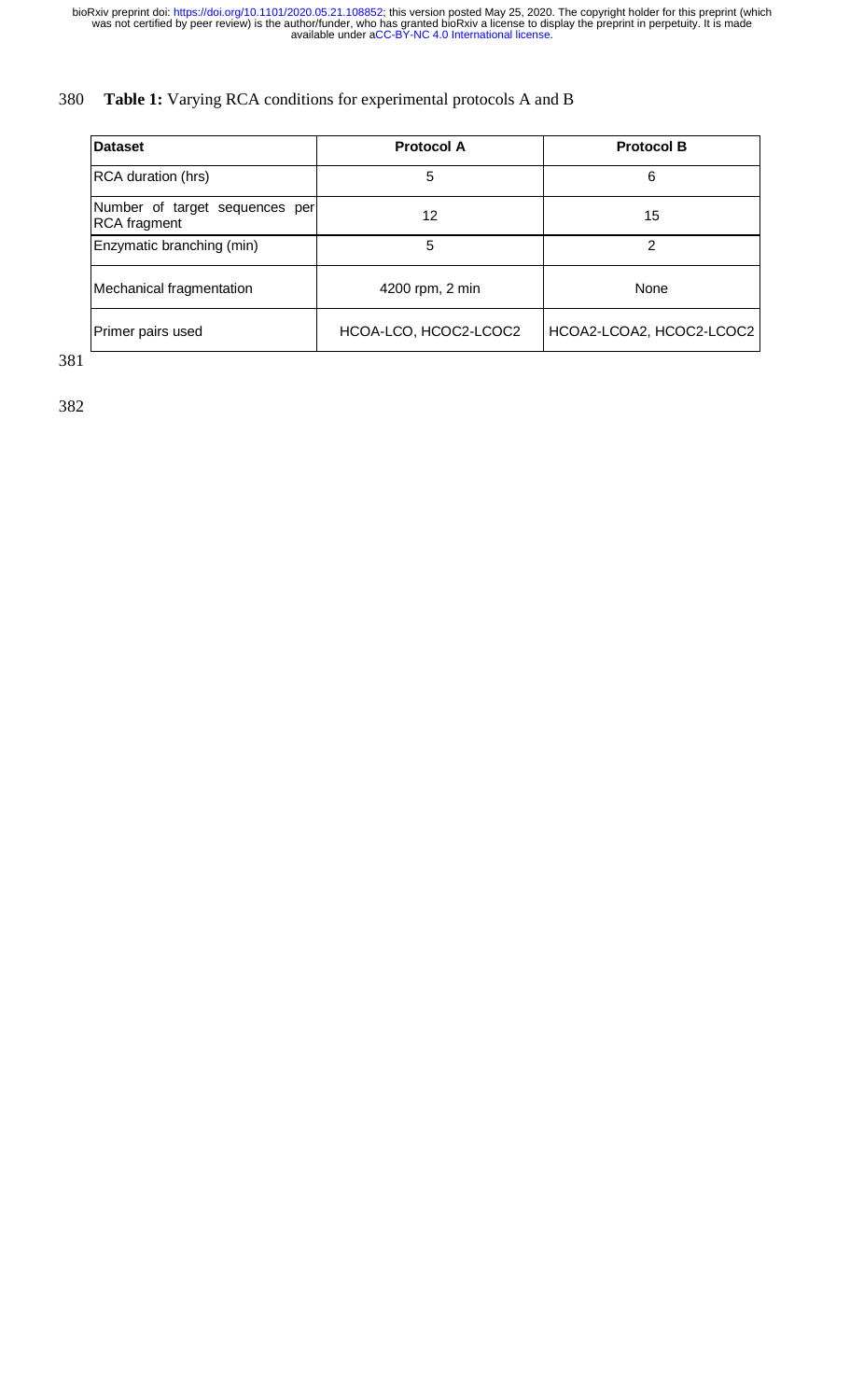| 383 Table 2: Consensus reads, median accuracy, and the number of OTUs/species detected at different |
|-----------------------------------------------------------------------------------------------------|
| 384 thresholds for Protocol A and B analyzed with ASHURE and C3POa.                                 |

| <b>ASHURE</b> pipeline                           |                   |                               |                       |                   |                               |                       |  |  |  |
|--------------------------------------------------|-------------------|-------------------------------|-----------------------|-------------------|-------------------------------|-----------------------|--|--|--|
|                                                  | <b>Protocol A</b> |                               |                       | <b>Protocol B</b> |                               |                       |  |  |  |
| <b>Consensus read</b><br>criterium               | # of reads        | <b>Median</b><br>accuracy (%) | # of OTUs<br>detected | # of reads        | <b>Median</b><br>accuracy (%) | # of OTUs<br>detected |  |  |  |
| unfiltered                                       | 269,620           | 93.6                          | 198                   | 245,827           | 93.4                          | 188                   |  |  |  |
| post filtering non-target<br>data based on MiSeq | 199,709           | 92.16                         | 50                    | 214,782           | 92.87                         | 50                    |  |  |  |
| RCA > 15                                         | 1,434             | 97.39                         | 36                    | 2,884             | 97.62                         | 38                    |  |  |  |
| RCA > 20                                         | 292               | 97.86                         | 28                    | 1,009             | 98.10                         | 34                    |  |  |  |
| RCA > 25                                         | 78                | 98.22                         | 19                    | 455               | 98.35                         | 30                    |  |  |  |
| RCA > 30                                         | 20                | 98.46                         | 11                    | 217               | 98.57                         | 26                    |  |  |  |
| RCA > 35                                         | $\overline{7}$    | 99.05                         | 5                     | 106               | 98.82                         | 22                    |  |  |  |
| RCA > 40                                         | 3                 | 99.52                         | $\overline{2}$        | 57                | 99.05                         | 18                    |  |  |  |
| RCA > 45                                         | $\overline{2}$    | 99.60                         | $\overline{2}$        | 30                | 99.29                         | 13                    |  |  |  |
| RCA > 50                                         | $\mathbf{1}$      | 99.68                         | $\mathbf{1}$          | 21                | 98.82                         | 8                     |  |  |  |
| C3POa                                            |                   |                               |                       |                   |                               |                       |  |  |  |
| unfiltered                                       | 322,884           | 94.5                          | 180                   | 128,353           | 94.7                          | 118                   |  |  |  |
| post filtering non-target<br>data based on MiSeq | 314,041           | 94.5                          | 50                    | 124,131           | 94.7                          | 40                    |  |  |  |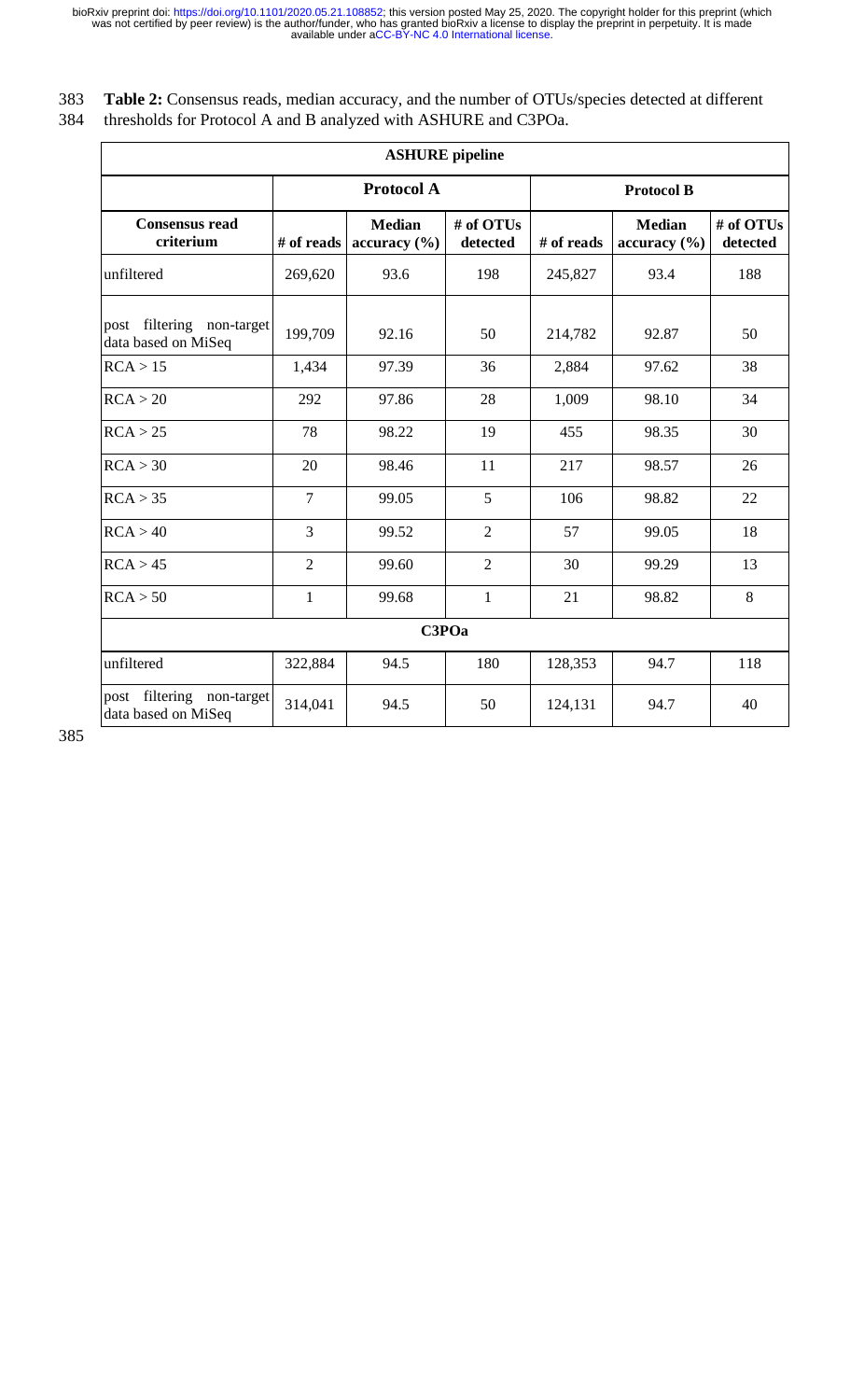

388 **Figure 1:** Nanopore sequencing read error per species for (A) Protocol A and (B) Protocol B obtained 389 with ASHURE using all reads. (C) Nanopore sequencing read error obtained with OPTICS in 390 ASHURE using cluster centers for each RCA condition. (D) MiSeq sequencing read error per species.

- 391
- 392
- 393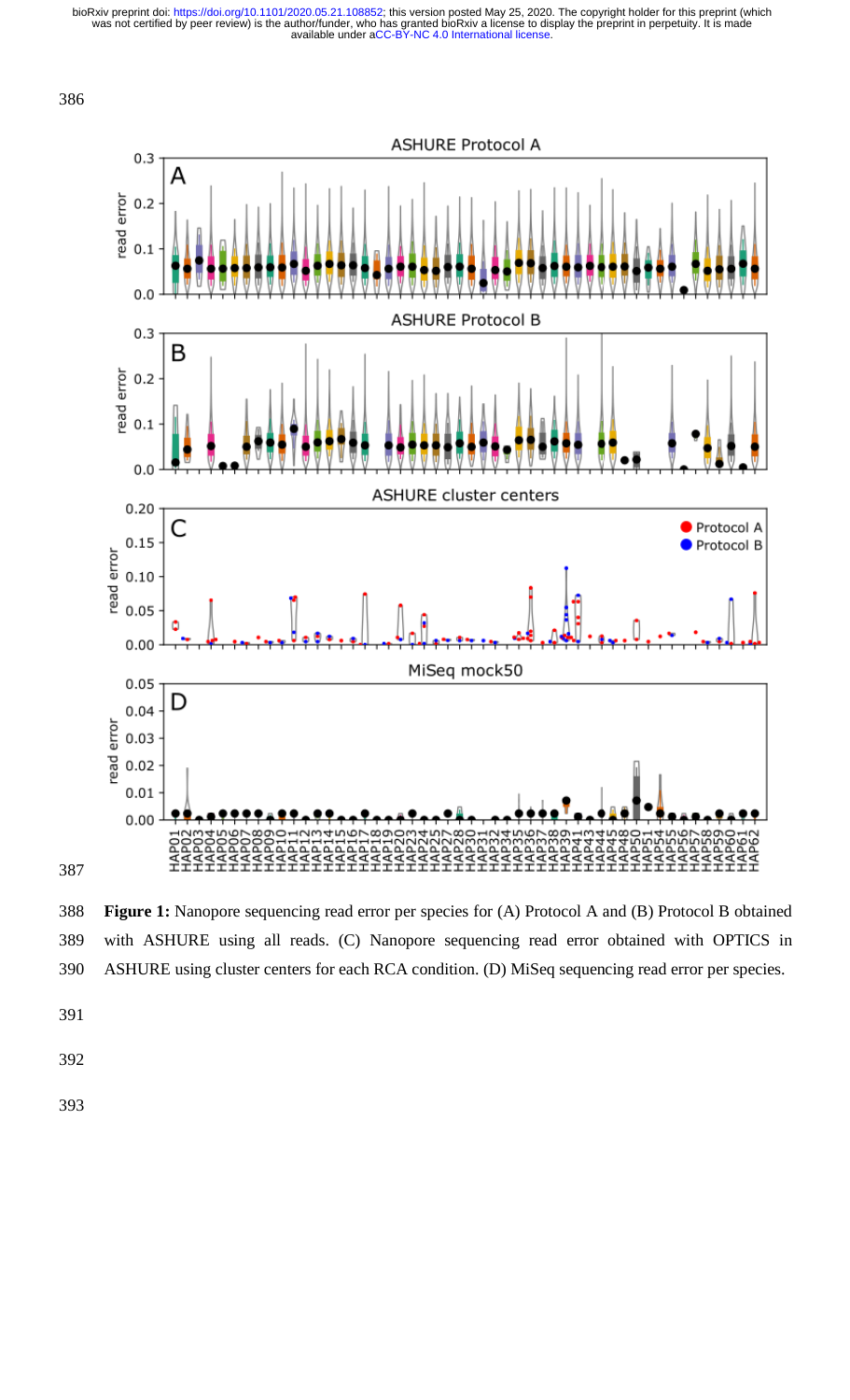



**Figure 2:** Read length distribution for both sequencing protocols. The number of reads is provided in a 397 logarithmic scale on the y-axis.

- 
- 
- 
- 
- 
- 
- 
- 
- 
- 
- 
- 
- 
- 
- 
-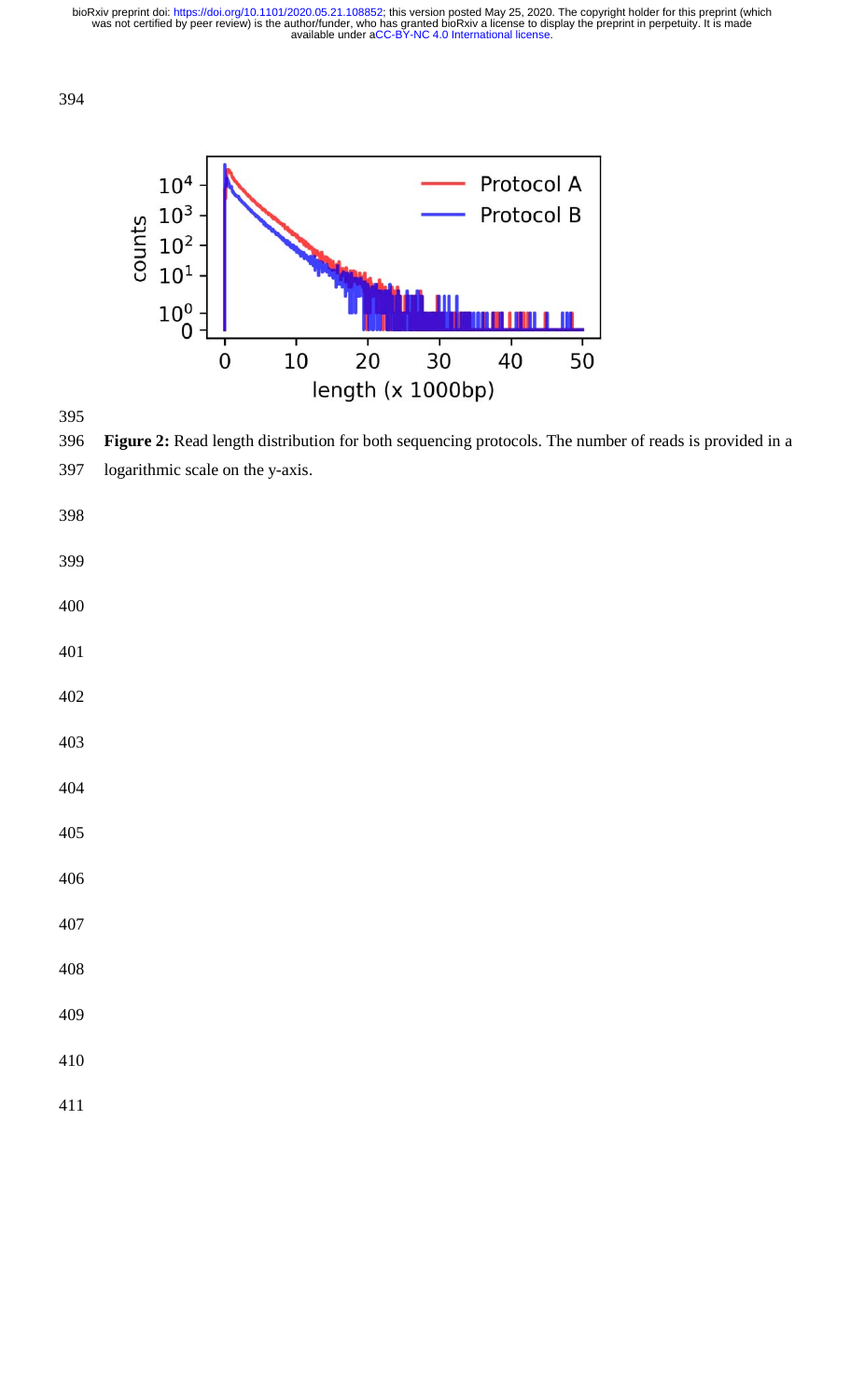

**Figure 3:** Comparison of consensus error versus (A) RCA length, (B) UMI error, and (C) cluster 415 center error using the ASHURE pipeline for two RCA conditions.

- 
- 
- 
- 
-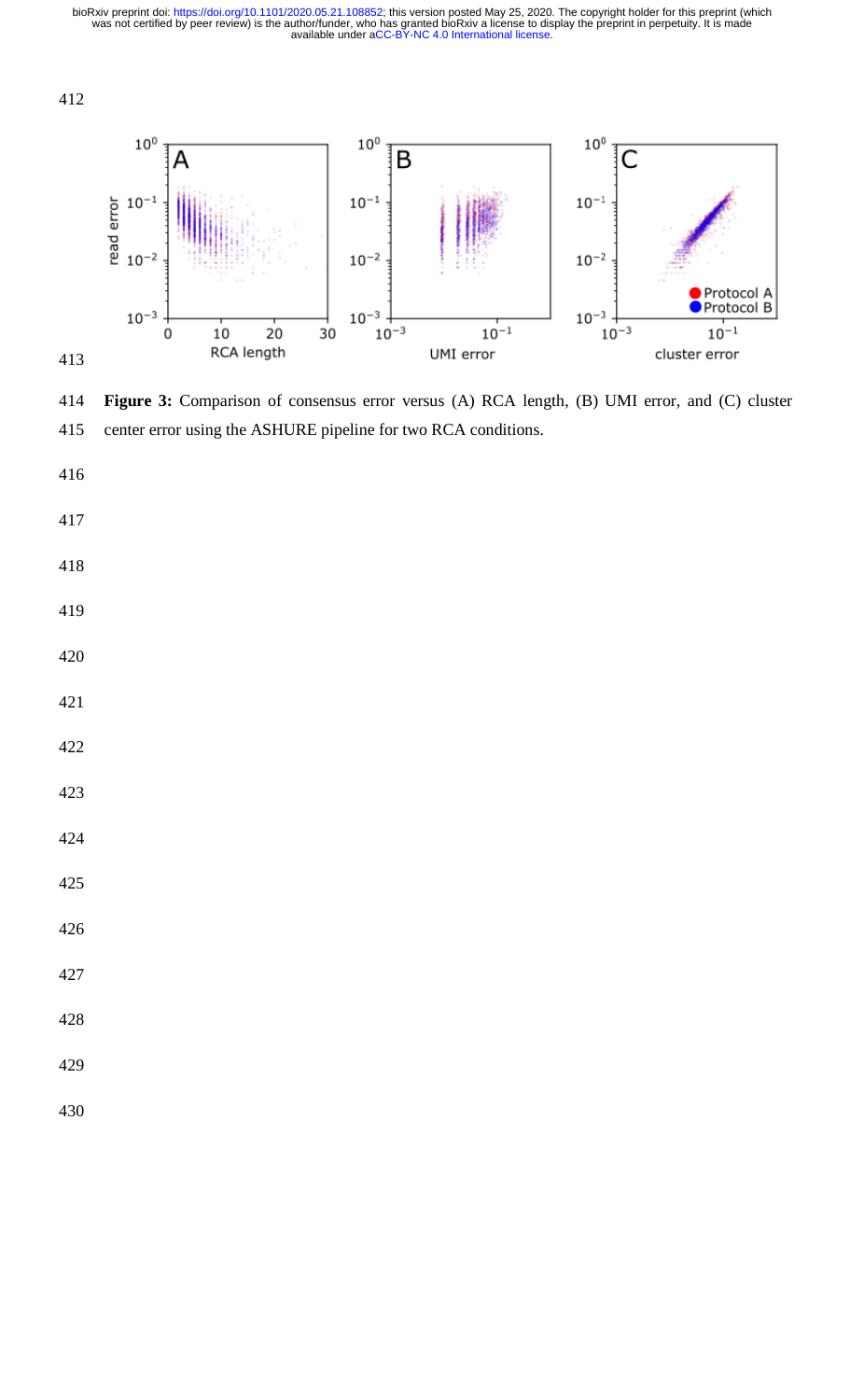



433 Figure 4: tSNE visualization of reference-free clustering using OPTICS for five randomly selected 434 haplotypes. (A) The number of reads and percentage of error for each filtering criteria, red: reads with 435 1 RCA fragment, yellow: reads with 2-4 RCA fragments, green: reads with 5-8 RCA fragments, and 436 blue: reads with 9 or more RCA fragments. tSNE visualization of OPTICS clusters for reads with (B) 437 no filtering, (C) one RCA fragment, (D) 2-4 RCA fragments, (E) 5-8 RCA CA fragments, (F) 9 and more 438 RCA fragments. True haplotypes (blue triangles) and cluster centers obtained with reference-free 439 clustering (red circles) overlap more as the number of RCA fragments increases. Colors in B-F 440 correspond to: HAP04 (red), HAP11 (blue), HAP17 (purple), HAP39 (ora range), HAP41 (green). Grey 441 dots in (B) indicate outliers.

442

443

444

- 446
- 447
- 448
- 449
- 450
- 
- 451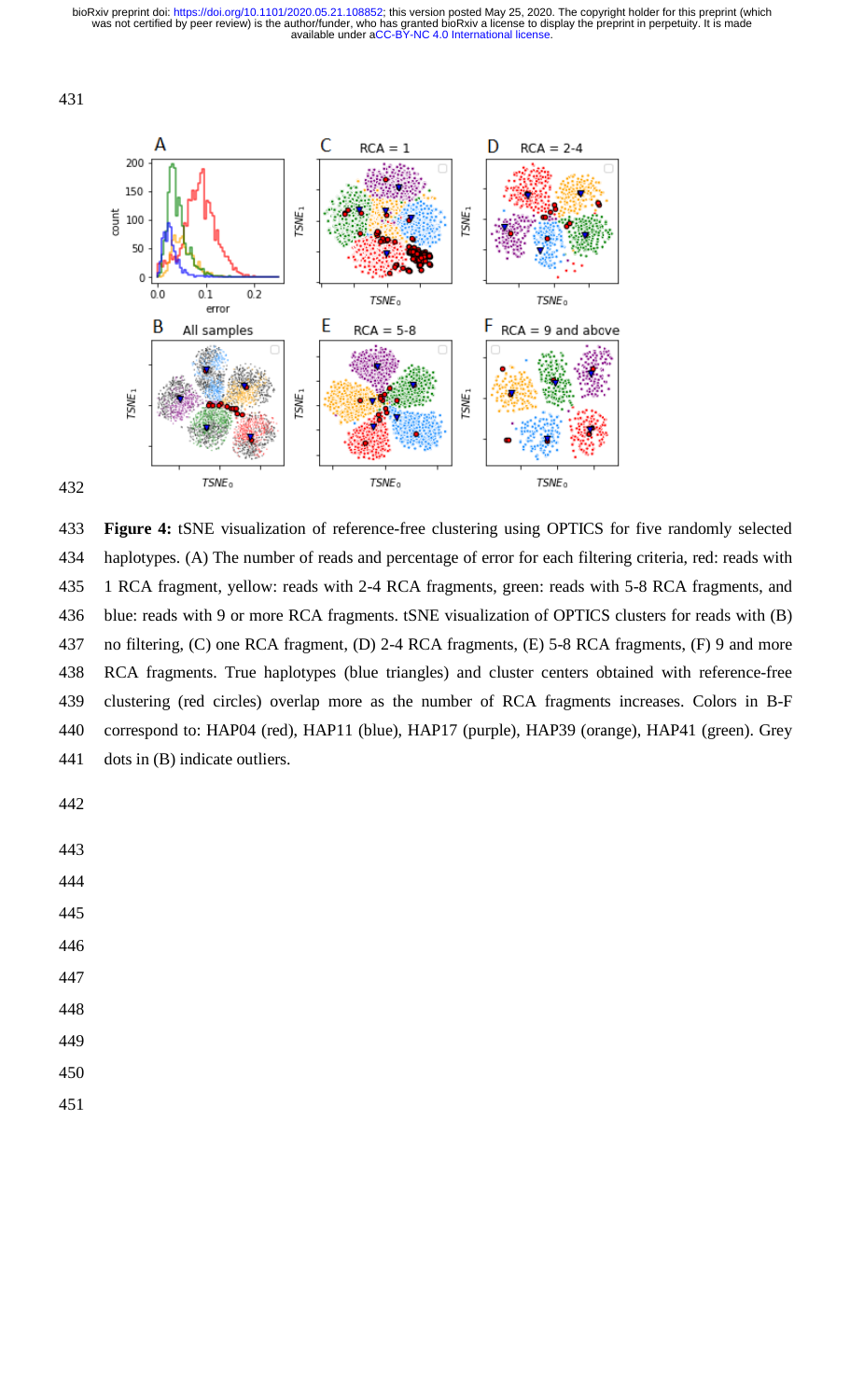### 452 Acknowledgments

- 453 We thank all staff at the CBG who helped to collect the samples employed to assemble the mock
- 454 community. We also would like to thank Florian Leese, Arne Beermann, Cristina Hartmann-Fatu, and
- 455 Marie Gutgesell for collecting and providing specimens. This study was supported by funding through
- 456 the Canada First Research Excellence Fund. The funders had no role in study design, data collection,
- 457 and analysis, decision to publish, or preparation of the manuscript.
- 458 This work represents a contribution to the University of Guelph Food From Thought research program.

#### 459 Author contributions

- 460 BB, VE, TB, and DS designed the experiments; BB and SM assembled the mock community, BB did
- 461 lab work; VE did the MiSeq experiment, BB and ZC analyzed the data; BB and DS wrote the
- 462 manuscript, all authors contributed to the manuscript.
- 463 References
- 464 Adams, M., McBroome, J., Maurer, N., Pepper-Tunick, E., Saremi, N., Green, R. E., … Corbett-Detig, 465 R. B. (2019). One fly - one genome: Chromosome-scale genome assembly of a single outbred 466 Drosophila melanogaster. *BioRxiv*, 866988. https://doi.org/10.1101/866988
- 467 Ankerst, M., Breunig, M. M., Kriegel, H. P., & Sander, J. (1999). OPTICS: Ordering Points to Identify 468 the Clustering Structure. *SIGMOD Record (ACM Special Interest Group on Management of*  469 *Data)*, *28*(2), 49–60. https://doi.org/10.1145/304181.304187
- 470 Batovska, J., Lynch, S. E., Cogan, N. O. I., Brown, K., Darbro, J. M., Kho, E. A., & Blacket, M. J. 471 (2018). Effective mosquito and arbovirus surveillance using metabarcoding. *Molecular Ecology*  472 *Resources*, *18*(1), 32–40. https://doi.org/10.1111/1755-0998.12682
- 473 Benítez-Páez, A., Portune, K. J., & Sanz, Y. (2016). Species-level resolution of 16S rRNA gene 474 amplicons sequenced through the MinION<sup>TM</sup> portable nanopore sequencer. *GigaScience*,  $5(1)$ , 1– 475 9. https://doi.org/10.1186/s13742-016-0111-z
- 476 Calus, S. T., Ijaz, U. Z., & Pinto, A. J. (2018). NanoAmpli-Seq: a workflow for amplicon sequencing 477 for mixed microbial communities on the nanopore sequencing platform. *GigaScience*, *7*(12), 1– 478 16. https://doi.org/10.1093/gigascience/giy140
- 479 Chang, J. J. M., Ip, Y. C. A., Bauman, A. G., & Huang, D. (2020). "MinION-in-ARMS: Nanopore 480 Sequencing To Expedite Barcoding Of Specimen-Rich Macrofaunal Samples From Autonomous 481 Reef Monitoring Structures." *bioRxiv*: 2020.03.30.009654
- 482 Clarke, J., Wu, H. C., Jayasinghe, L., Patel, A., Reid, S., & Bayley, H. (2009). Continuous base 483 identification for single-molecule nanopore DNA sequencing. *Nature Nanotechnology*, *4*(4), 265– 484 270. https://doi.org/10.1038/nnano.2009.12
- 485 Cornelis, S., Gansemans, Y., Vander Plaetsen, A. S., Weymaere, J., Willems, S., Deforce, D., & Van 486 Nieuwerburgh, F. (2019). Forensic tri-allelic SNP genotyping using nanopore sequencing. 487 *Forensic Science International: Genetics*, *38*, 204–210.
- 488 https://doi.org/10.1016/j.fsigen.2018.11.012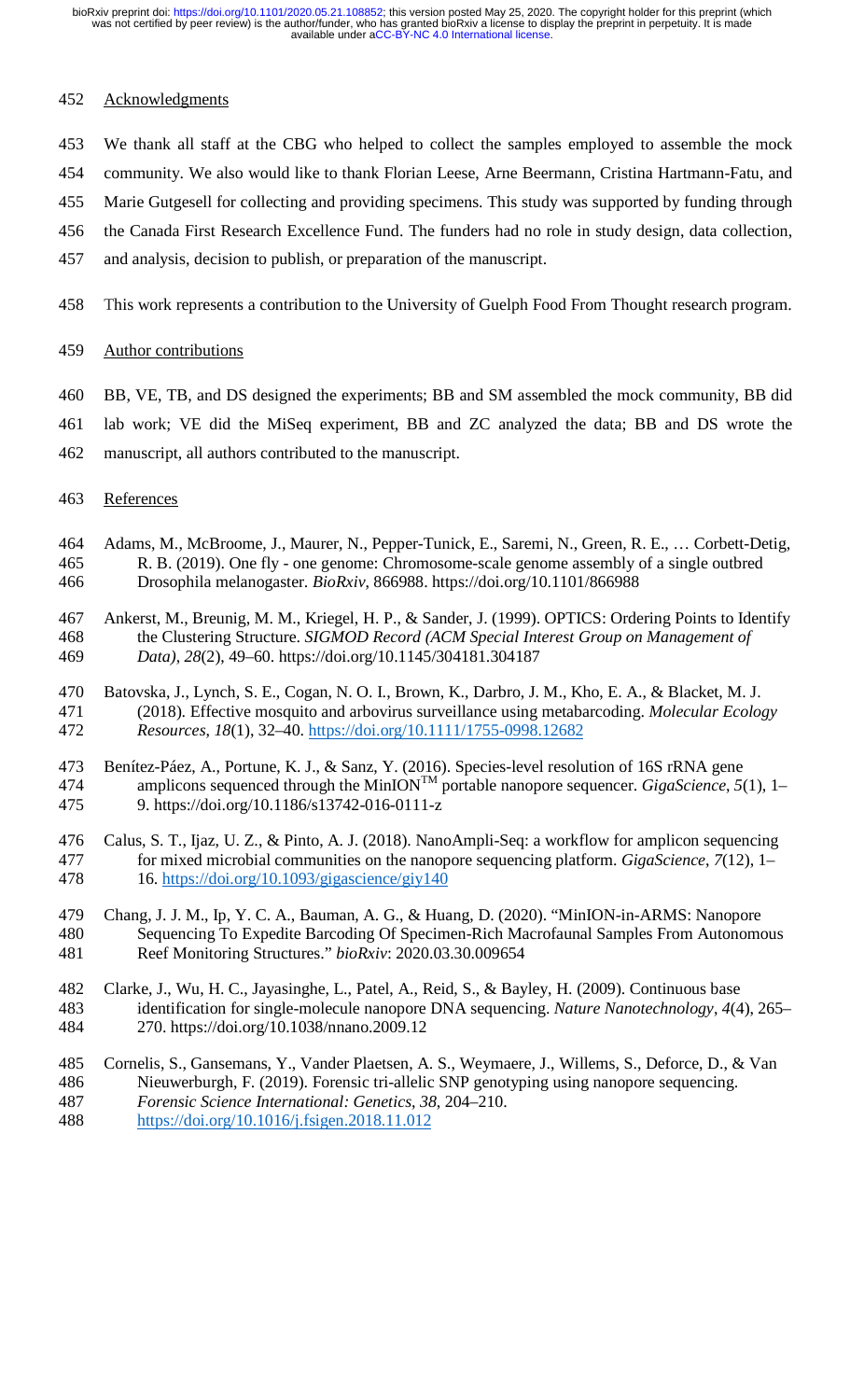- 489 Deamer, D., Akeson, M., & Branton, D. (2016). Three decades of nanopore sequencing. *Nature*  490 *biotechnology*, *34*(5), 518.
- 491 Donoso, A., & Valenzuela, S. (2018). "In-Field Molecular Diagnosis of Plant Pathogens: Recent 492 Trends and Future Perspectives." *Plant Pathology* 67(7): 1451–61. 493 http://doi.wiley.com/10.1111/ppa.12859 (January 2, 2020).
- 494 Edgar, R. C. (2010). Search and clustering orders of magnitude faster than BLAST. *Bioinformatics*, 495 *26*(19), 2460-2461.
- 496 Edgar, R. C., & Flyvbjerg, H. (2015). Error filtering, pair assembly and error correction for next-497 generation sequencing reads. *Bioinformatics*, *31*(21), 3476-3482.
- 498 Elbrecht, V., & Leese, F. (2017). Validation and development of COI metabarcoding primers for 499 freshwater macroinvertebrate bioassessment. *Frontiers of Environmental Science* 5: 11.
- 500 Elbrecht, V., & Steinke, D. (2019). Scaling up DNA metabarcoding for freshwater macrozoobenthos 501 monitoring. *Freshwater Biology*, *64*(2), 380–387. https://doi.org/10.1111/fwb.13220
- 502 Faucon, P., Trevino, R., Balachandran, P., Standage-Beier, K., & Wang, X. (2017). High accuracy 503 base calls in nanopore sequencing. *ACM International Conference Proceeding Series*, *Part*  504 *F1309*, 12–16. https://doi.org/10.1145/3121138.3121186
- 505 Flynn, J. M., Brown, E. A., Chain, F. J. J., Macisaac, H. J., & Cristescu, M. E. (2015). Toward 506 accurate molecular identification of species in complex environmental samples: Testing the 507 performance of sequence filtering and clustering methods. *Ecology and Evolution*, *5*(11), 2252– 508 2266. https://doi.org/10.1002/ece3.1497
- 509 Hansen, S., Faye, O., Sanabani, S. S., Faye, M., Böhlken-Fascher, S., Faye, O., … Abd El Wahed, A. 510 (2018). Combination random isothermal amplification and nanopore sequencing for rapid 511 identification of the causative agent of an outbreak. *Journal of Clinical Virology*, *106*(July), 23– 512 27. https://doi.org/10.1016/j.jcv.2018.07.001
- 513 Harris, J. K., Sahl, J.W., Castoe, T.A., Wagner, B. D., Pollock, D. D., Spear, J. R. (2010). Comparison 514 of normalization methods for construction of large, multiplex amplicon pools for next-generation 515 sequencing. *Applied and Environmental Microbiology* 76: 3863–3868.
- 516 Hebert, P. D. N., Braukmann, T. W. A., Prosser, S. W. J., Ratnasingham, S., deWaard, J. R., Ivanova, 517 N. V., … Zakharov, E. V. (2018). A Sequel to Sanger: amplicon sequencing that scales. *BMC*  518 *Genomics*, *19*(1), 219. https://doi.org/10.1186/s12864-018-4611-3
- 519 Heeger, F., Bourne, E. C., Baschien, C., Yurkov, A., Bunk, B., Spröer, C., … Monaghan, M. T. 520 (2018). Long-read DNA metabarcoding of ribosomal RNA in the analysis of fungi from aquatic 521 environments. *Molecular Ecology Resources*, *18*(6), 1500–1514. https://doi.org/10.1111/1755- 522 0998.12937
- 523 Hernández-Triana, L. M., Prosser, S. W., Rodríguez-Perez, M. A., Chaverri, L. G., Hebert, P. D. N., & 524 Ryan Gregory, T. (2014). Recovery of DNA barcodes from blackfly museum specimens (Diptera: 525 Simuliidae) using primer sets that target a variety of sequence lengths. *Molecular Ecology*  526 *Resources*, *14*(3), 508–518. https://doi.org/10.1111/1755-0998.12208
- 527 Ivanova, N. V., Dewaard, J. R., & Hebert, P. D. N. (2006). An inexpensive, automation-friendly 528 protocol for recovering high-quality DNA. *Molecular Ecology Notes*, *6*(4), 998–1002.
- 529 https://doi.org/10.1111/j.1471-8286.2006.01428.x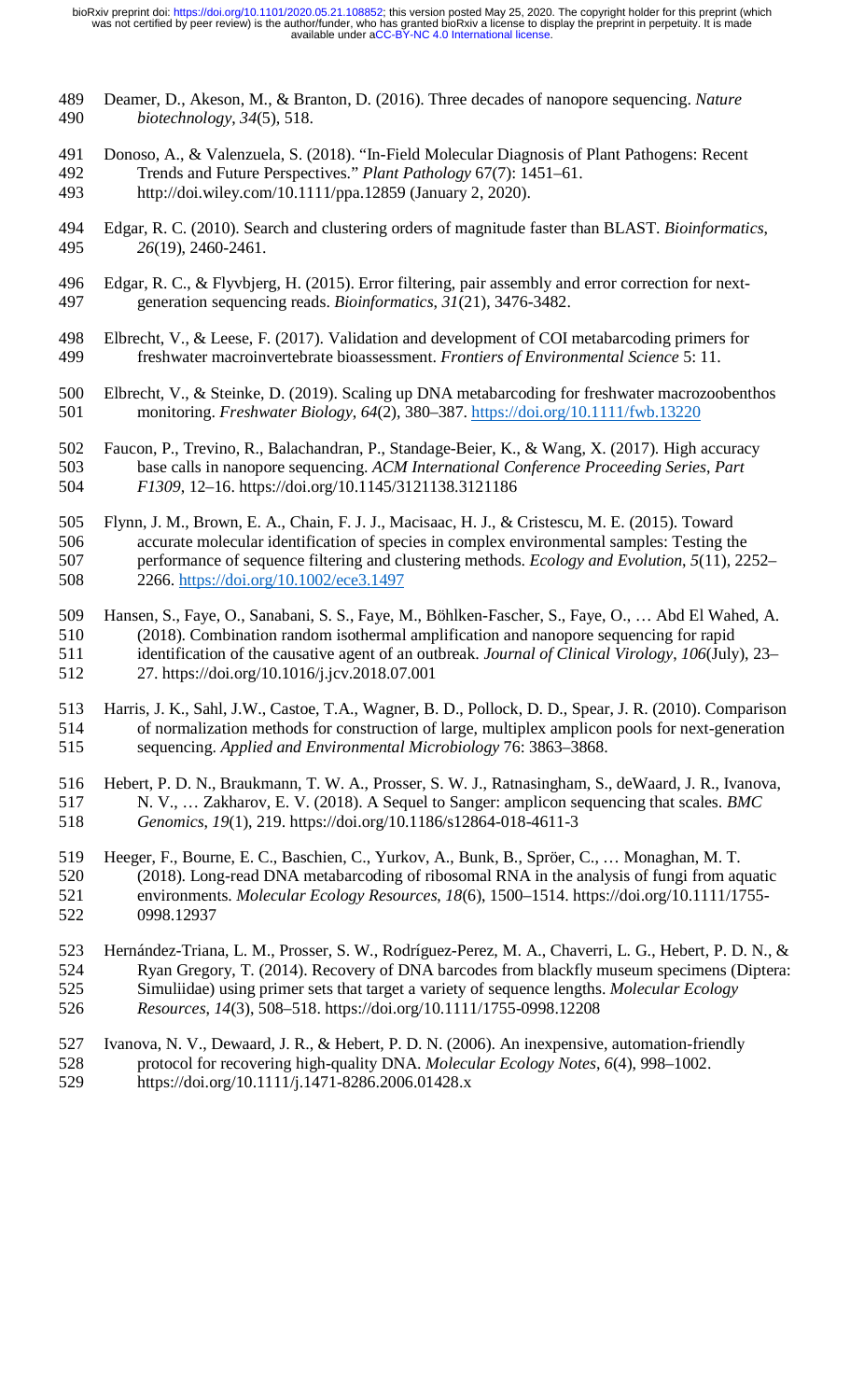- 530 Ivanova, N.V., Fazekas, A.J. & Hebert, P.D.N. (2008). Semi-automated, Membrane-based Protocol for 531 DNA Isolation from Plants. *Plant Molecular Biology Reporter*, 26, 186.
- 532 http://doi.org/10.1007/s11105-008-0029-4
- 533 Jain, M., Fiddes, I. T., Miga, K. H., Olsen, H. E., Paten, B., & Akeson, M. (2015). Improved data 534 analysis for the MinION nanopore sequencer. *Nature Methods*, *12*(4), 351–356. 535 https://doi.org/10.1038/nmeth.3290
- 536 Jain, M., Koren, S., Miga, K.H., Quick, J., Rand, A.C., Sasani, T.A., … Loose, M. (2018). Nanopore 537 sequencing and assembly of a human genome with ultra-long reads. Nature Biotechnology, 36, 538 338-345. https:// doi.org/10.1038/nbt.4060
- 539 Kafetzopoulou, L. E., Efthymiadis, K., Lewandowski, K., Crook, A., Carter, D., Osborne, J., …
- 540 Pullan, S. T. (2018). Assessment of metagenomic Nanopore and Illumina sequencing for
- 541 recovering whole genome sequences of chikungunya and dengue viruses directly from clinical
- 542 samples. *Euro Surveillance: Bulletin Europeen Sur Les Maladies Transmissibles = European*
- 543 *Communicable Disease Bulletin*, *23*(50). https://doi.org/10.2807/1560-
- 544 7917.ES.2018.23.50.1800228
- 545 Kimura, M. (1980). A simple method for estimating evolutionary rates of base substitutions through 546 comparative studies of nucleotide sequences. *Journal of Molecular Evolution*, *16*(2), 111–120. 547 https://doi.org/10.1007/BF01731581
- 548 Kono, N., & Arakawa, K. (2019). Nanopore sequencing: Review of potential applications in functional 549 genomics. *Development Growth and Differentiation*, *61*(5), 316–326.
- 550 https://doi.org/10.1111/dgd.12608
- 551 Krehenwinkel, H., Pomerantz, A., Henderson, J. B., Kennedy, S. R., Lim, J. Y., Swamy, V., … Prost, 552 S. (2019). Nanopore sequencing of long ribosomal DNA amplicons enables portable and simple 553 biodiversity assessments with high phylogenetic resolution across broad taxonomic scale. 554 *GigaScience*, *8*(5), 1–16. https://doi.org/10.1093/gigascience/giz006
- 555 Li, W., & Godzik, A. (2006). Cd-hit: a fast program for clustering and comparing large sets of protein 556 or nucleotide sequences. *Bioinformatics*, *22*(13), 1658–1659. 557 https://doi.org/10.1093/bioinformatics/btl158
- 558 Li, C., Chng, K. R., Boey, E. J. H., Ng, A. H. Q., Wilm, A., & Nagarajan, N. (2016). INC-Seq: 559 Accurate single molecule reads using nanopore sequencing. *GigaScience*, *5*(1). 560 https://doi.org/10.1186/s13742-016-0140-7
- 561 Li, H. (2018). Minimap2: pairwise alignment for nucleotide sequences. *Bioinformatics*, 34(18), 562 pp.3094-3100.
- 563 Lim, N. K. M., Tay, Y. C., Srivathsan, A., Tan, J. W. T., Kwik, J. T. B., Baloğlu, B., ... Yeo, D. C. J. 564 (2016). Next-generation freshwater bioassessment: eDNA metabarcoding with a conserved 564 (2016). Next-generation freshwater bioassessment: eDNA metabarcoding with a conserved 565 metazoan primer reveals species-rich and reservoir-specific communities. *Royal Society Open*  566 *Science*, *3*(11). https://doi.org/10.1098/rsos.160635
- 567 Loit, K., Adamson, K., Bahram, M., Puusepp, R., Anslan, S., Kiiker, R., … Tedersood, L. (2019). 568 Relative performance of MinION (Oxford Nanopore Technologies) versus Sequel (Pacific 569 Biosciences) thirdgeneration sequencing instruments in identification of agricultural and forest
- 570 fungal pathogens. *Applied and Environmental Microbiology*, *85*(21), 1–20.
- 571 https://doi.org/10.1128/AEM.01368-19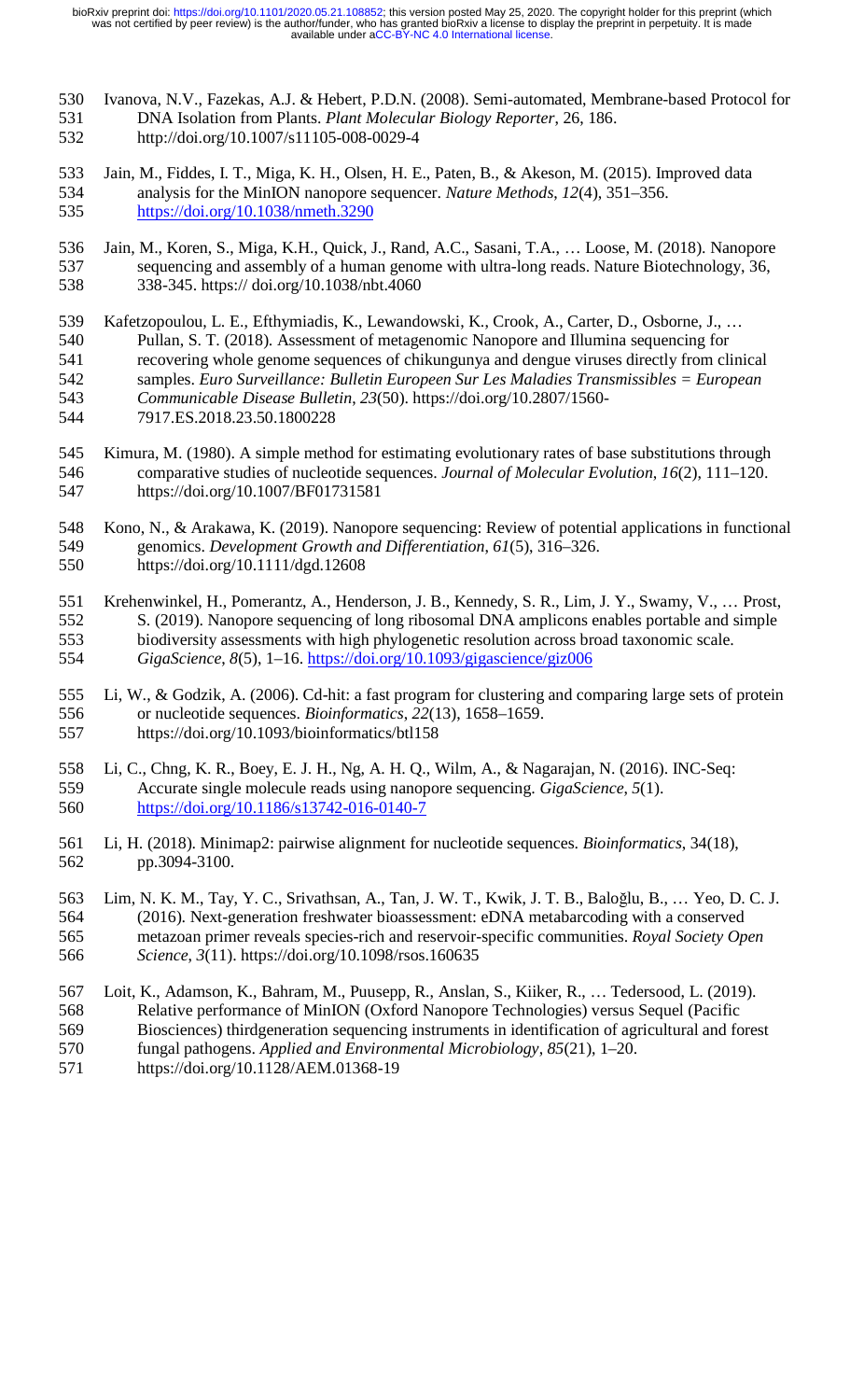- 572 Loman, N. J., Quick, J., & Simpson, J. T. (2015). A complete bacterial genome assembled de novo 573 using only nanopore sequencing data. *Nature Methods*, *12*(8), 733–735. 574 https://doi.org/10.1038/nmeth.3444
- 575 Ma, X., Stachler, E., & Bibby, K. (2017). Evaluation of Oxford Nanopore MinIONTM Sequencing for 576 16S rRNA Microbiome Characterization. *BioRxiv*, 099960.
- 577 Maaten, L. V. D., & Hinton, G. (2014). Visualizing data using t-SNE. *Journal of Machine Learning*  578 *Research*, 15, 3221–3245. https://doi.org/10.1007/s10479-011-0841-3
- 579 Mafune, K. K., Godfrey, B. J., Vogt, D. J., & Vogt, K. A. (2020). A rapid approach to profiling diverse  $f_{\text{S}}(2)$  fungal communities using the MinION<sup>TM</sup> nanopore sequencer. *BioTechniques*,  $68(2)$ , 72–78. 581 https://doi.org/10.2144/btn-2019-0072
- 582 Martin, M. (2011). Cutadapt removes adapter sequences from high-throughput sequencing reads. 583 *EMBnet. journal*, *17*(1), 10-12.
- 584 McKinney, W. (2010). Data Structures for Statistical Computing in Python, *Proceedings of the 9th*  585 *Python in Science Conference*: 51-56.
- 586 McNaughton, A. L., Roberts, H. E., Bonsall, D., de Cesare, M., Mokaya, J., Lumley, S. F., …
- 587 Matthews, P. C. (2019). Illumina and Nanopore methods for whole genome sequencing of 588 hepatitis B virus (HBV). *Scientific Reports*, *9*(1), 1–14. https://doi.org/10.1038/s41598-019- 589 43524-9
- 590 Menegon, M., Cantaloni, C., Rodriguez-Prieto, A., Centomo, C., Abdelfattah, A., Rossato, M., … 591 Delledonne, M. (2017). On site DNA barcoding by nanopore sequencing. *PLOS ONE*, *12*(10), 592 e0184741. https://doi.org/10.1371/journal.pone.0184741
- 593 Mori, Y., & Notomi, T. (2009). Loop-mediated isothermal amplification (LAMP): A rapid, accurate, 594 and cost-effective diagnostic method for infectious diseases. *Journal of Infection and*  595 *Chemotherapy*, Vol. 15, pp. 62–69. https://doi.org/10.1007/s10156-009-0669-9
- 596 Nicholls, S. M., Quick, J. C., Tang, S., & Loman, N. J. (2019). Ultra-deep, long-read nanopore 597 sequencing of mock microbial community standards. *GigaScience*, *8*(5). 598 https://doi.org/10.1093/GIGASCIENCE
- 599 Parker, J., Helmstetter, A. J., Devey, D., Wilkinson, T., & Papadopulos, A. S. T. (2017). Field-based 600 species identification of closely-related plants using real-time nanopore sequencing. *Scientific*  601 *Reports*, *7*(1), 8345. https://doi.org/10.1038/s41598-017-08461-5
- 602 Piper, A. M., Batovska, J., Cogan, N. O. I., Weiss, J., Cunningham, J. P., Rodoni, B. C., & Blacket, M. 603 J. (2019). Prospects and challenges of implementing DNA metabarcoding for high-throughput 604 insect surveillance. *GigaScience*, Vol. 8, pp. 1–22. https://doi.org/10.1093/gigascience/giz092
- 605 Pomerantz, A., Peñafiel, N., Arteaga, A., Bustamante, L., Pichardo, F., Coloma, L. A., … Prost, S. 606 (2018). Real-time DNA barcoding in a rainforest using nanopore sequencing: Opportunities for 607 rapid biodiversity assessments and local capacity building. *GigaScience*, *7*(4), 1–14. 608 https://doi.org/10.1093/gigascience/giy033
- 609 Quick, J., Ashton, P., Calus, S., Chatt, C., Gossain, S., Hawker, J., … Loman, N. J. (2015). Rapid draft
- 610 sequencing and real-time nanopore sequencing in a hospital outbreak of Salmonella. *Genome*
- 611 *Biology*, *16*(1), 114. https://doi.org/10.1186/s13059-015-0677-2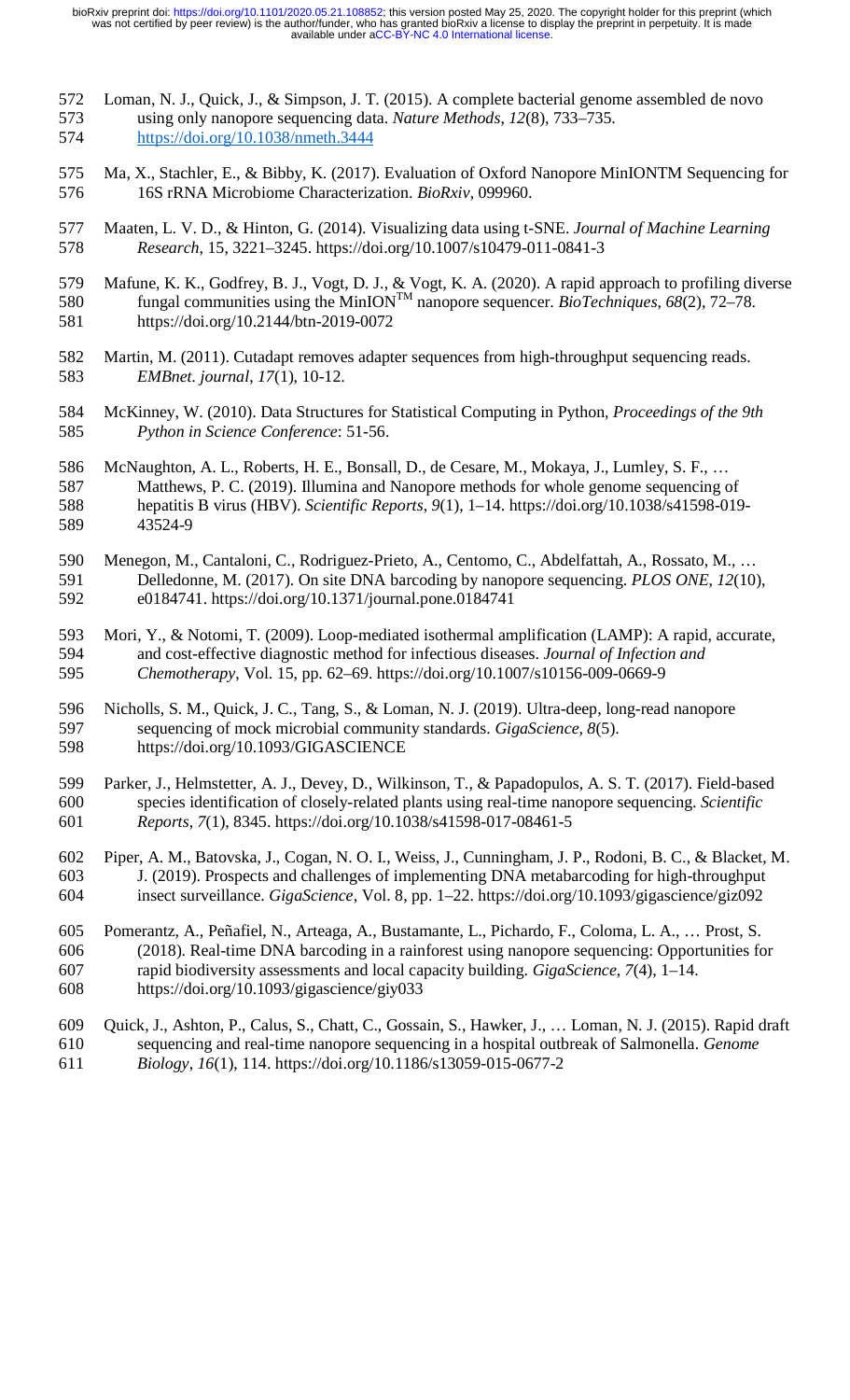- 612 Rang, F. J., Kloosterman, W. P., & de Ridder, J. (2018). From squiggle to basepair: computational 613 approaches for improving nanopore sequencing read accuracy. *Genome Biology*, *19*(1), 90. 614 https://doi.org/10.1186/s13059-018-1462-9
- 615 Ratnasingham, S., & Hebert, P. D. N. (2007). The Barcode of Life Data System. *Molecular Ecology*  616 *Notes*, *7*(April 2016), 355–364. https://doi.org/10.1111/j.1471-8286.2006.01678.x
- 617 Ratnasingham, S., & Hebert, P. D. N. (2013). A DNA-Based Registry for All Animal Species: The 618 Barcode Index Number (BIN) System. *PLoS ONE*, *8*(7), e66213.
- 619 https://doi.org/10.1371/journal.pone.0066213
- 620 Simpson, J. T., Workman, R. E., Zuzarte, P. C., David, M., Dursi, L. J., & Timp, W. (2017). Detecting 621 DNA cytosine methylation using nanopore sequencing. *Nature Methods*, *14*(4), 407–410. 622 https://doi.org/10.1038/nmeth.4184
- 623 Sović, I., Šikić, M., Wilm, A., Fenlon, S. N., Chen, S., & Nagarajan, N. (2016). Fast and sensitive mapping of nanopore sequencing reads with GraphMap. *Nature Communications*, 7(1), 1130 624 mapping of nanopore sequencing reads with GraphMap. *Nature Communications*, *7*(1), 11307. 625 https://doi.org/10.1038/ncomms11307
- 626 Sow, A., Brévault, T., Benoit, L., Chapuis, M. P., Galan, M., Coeur d'acier, A., … Haran, J. (2019). 627 Deciphering host-parasitoid interactions and parasitism rates of crop pests using DNA 628 metabarcoding. *Scientific Reports*, *9*(1). https://doi.org/10.1038/s41598-019-40243-z
- 629 Srivathsan, A., Baloğlu, B., Wang, W., Tan, W. X., Bertrand, D., Ng, A. H. Q., ... Meier, R. (2018). A<br>630 MinION™-based pipeline for fast and cost-effective DNA barcoding. *Molecular Ecology* MinION<sup>™</sup>-based pipeline for fast and cost-effective DNA barcoding. *Molecular Ecology* 631 *Resources*, *18*(5), 1035–1049. https://doi.org/10.1111/1755-0998.12890
- 632 Srivathsan, A., Hartop, E., Puniamoorthy, J., Lee, W. T., Kutty, S. N., Kurina, O., & Meier, R. (2019). 633 Rapid, large-scale species discovery in hyperdiverse taxa using 1D MinION sequencing. *BMC*  634 *Biology*, *17*(1), 1–20. https://doi.org/10.1186/s12915-019-0706-9
- 635 Staats, M., Arulandhu, A. J., Gravendeel, B., Holst-Jensen, A., Scholtens, I., Peelen, T., … Kok, E. 636 (2016, July 1). Advances in DNA metabarcoding for food and wildlife forensic species 637 identification. *Analytical and Bioanalytical Chemistry*, Vol. 408, pp. 4615–4630. 638 https://doi.org/10.1007/s00216-016-9595-8
- 639 Steinke, D., Prosser, S.W.J. & Hebert, P.D.N. (2016). DNA Barcoding of Marine Metazoans. *Methods*  640 *in Molecular Biology*, 1452, 155-168. http://doi.org/10.1007/978-1-4939-3774-5\_10
- 641 Tedersoo L, Tooming-Klunderud A, Anslan S (2018). PacBio metabarcoding of Fungi and other 642 eukaryotes: errors, biases, and perspectives. *New Phytologist* 217: 1370–1385. 643 https://doi.org/10.1111/nph.14776
- 644 Walt, S. V. D., Colbert, S. C., & Varoquaux, G. (2011). The NumPy array: a structure for efficient 645 numerical computation. Computing in Science & Engineering, 13(2), 22-30. 646 DOI:10.1109/MCSE.2011.37
- 647 Vaser, R., Sovic, I., Nagarajan, N., & Mile, Š. (2017). Fast and accurate de novo genome assembly 648 from long uncorrected reads. *Genome Research*, 1–10. https://doi.org/10.1101/gr.214270.116.5
- 649 Volden, R., Palmer, T., Byrne, A., Cole, C., Schmitz, R. J., Green, R. E., & Vollmers, C. (2018).
- 650 Improving nanopore read accuracy with the R2C2 method enables the sequencing of highly
- 651 multiplexed full-length single-cell cDNA. *Proceedings of the National Academy of Sciences of*
- 652 *the United States of America*, *115*(39), 9726–9731. https://doi.org/10.1073/pnas.1806447115